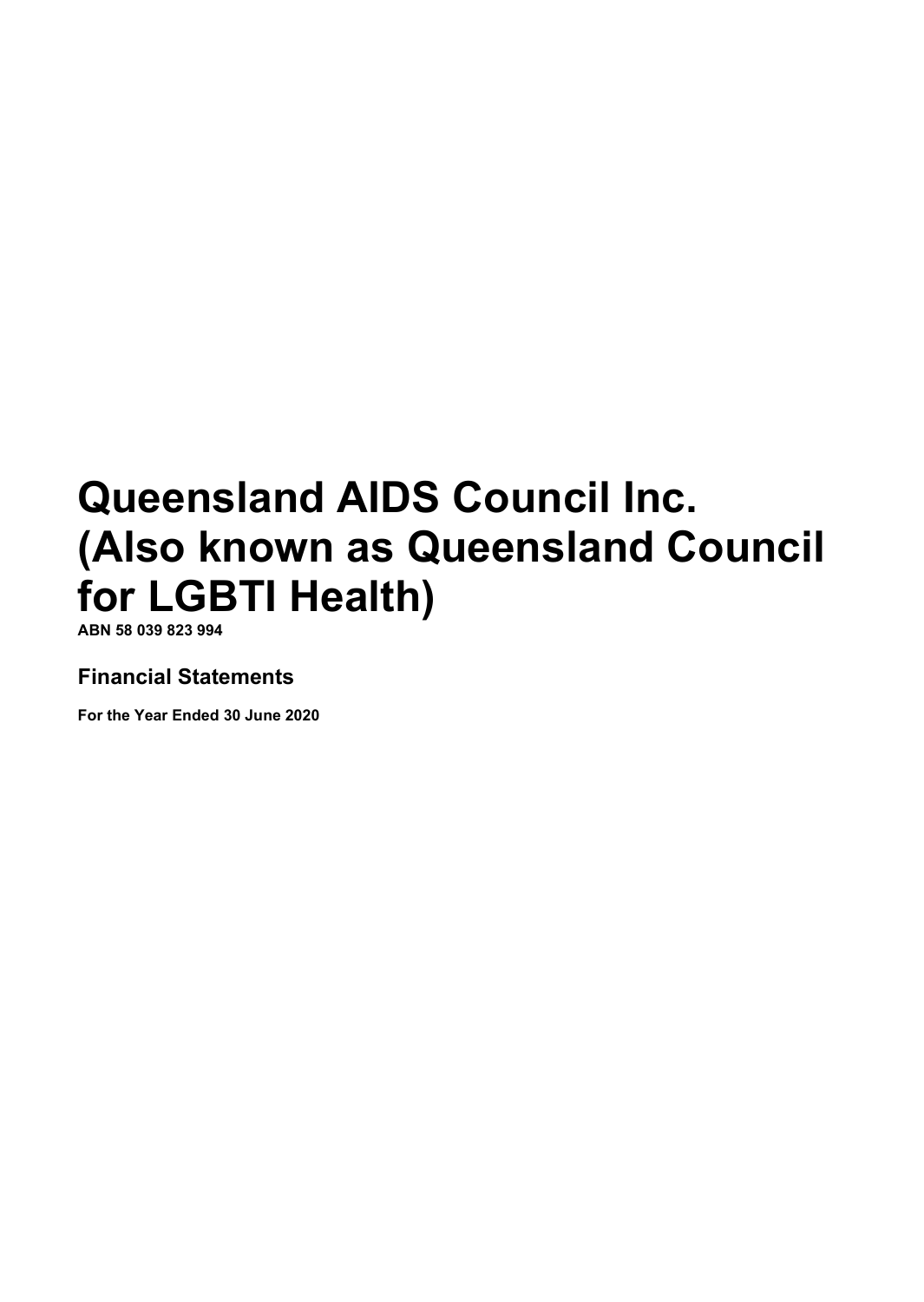**ABN 58 039 823 994**

# **Contents**

# **For the Year Ended 30 June 2020**

| <b>Financial Statements</b>                                                                 |    |
|---------------------------------------------------------------------------------------------|----|
| Auditor's Independence Declaration under Section 60-40 of the Charities and Not-for-profits |    |
| Commission Act 2012                                                                         |    |
| Statement of Profit or Loss and Other Comprehensive Income                                  |    |
| <b>Statement of Financial Position</b>                                                      |    |
| Statement of Changes in Equity                                                              | 4  |
| <b>Statement of Cash Flows</b>                                                              | 5  |
| Notes to the Financial Statements                                                           | 6  |
| Responsible Persons' Declaration                                                            | 20 |
| Independent Audit Report                                                                    | 21 |

Page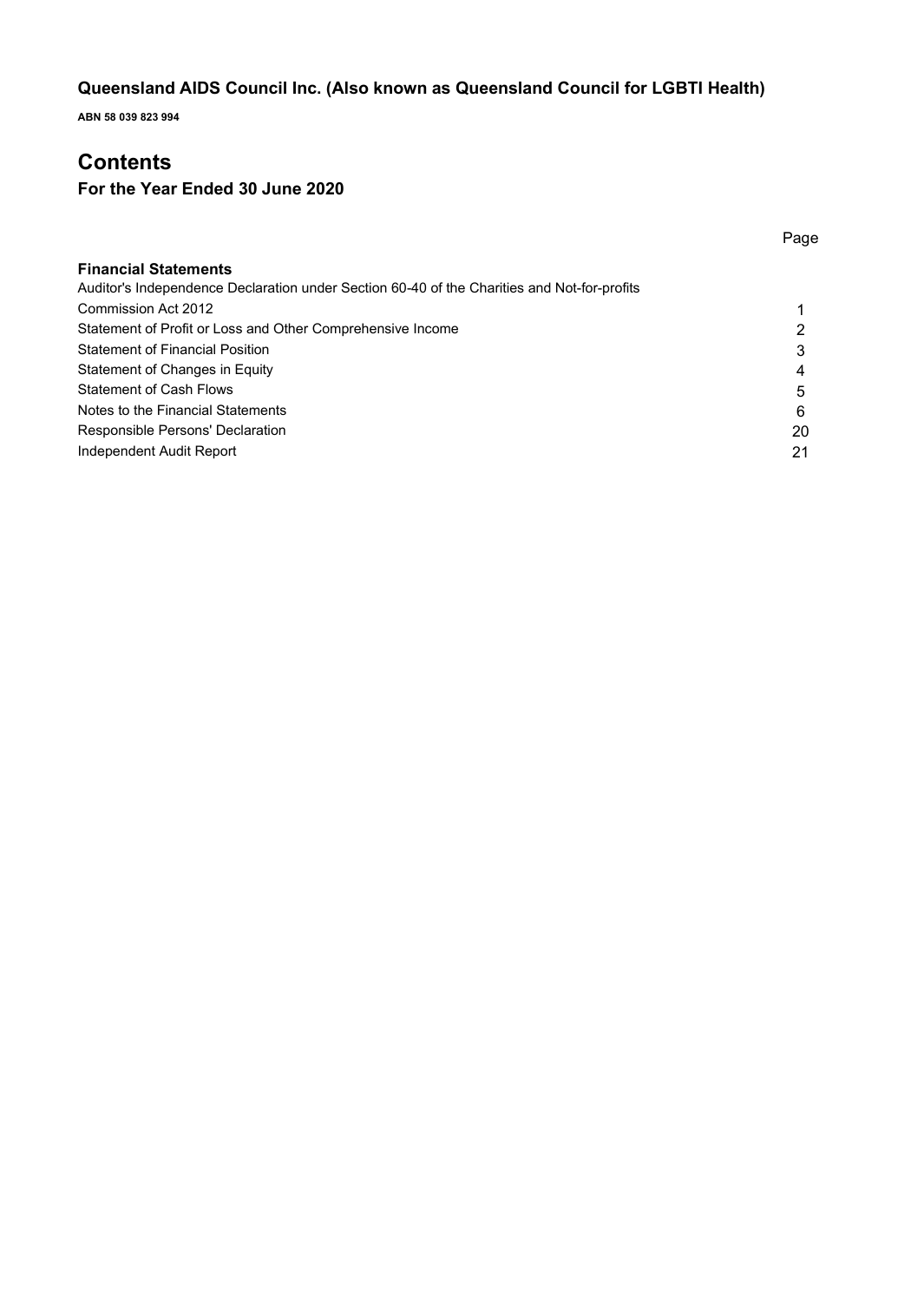

**ABN 58 039 823 994**

# **Auditor's Independence Declaration under Section 60-40 of the Charities and Not-for-profits Commission Act 2012 to the Responsible Persons of Queensland AIDS Council Inc. (Also known as Queensland Council for LGBTI Health)**

I declare that, to the best of my knowledge and belief, during the year ended 30 June 2020, there have been:

- (i) no contraventions of the auditor independence requirements as set out in section 60-40 of the *Australian Charities and Not-for-profits Commission Act 2012* in relation to the audit; and
- (ii) no contraventions of any applicable code of professional conduct in relation to the audit.

**INDEPENDENT AUDIT SERVICES Chartered Accountants**

**Jiahui (Jeremiah) Thum** Director Brisbane, QLD

Dated this 13<sup>th</sup> day of October 2020



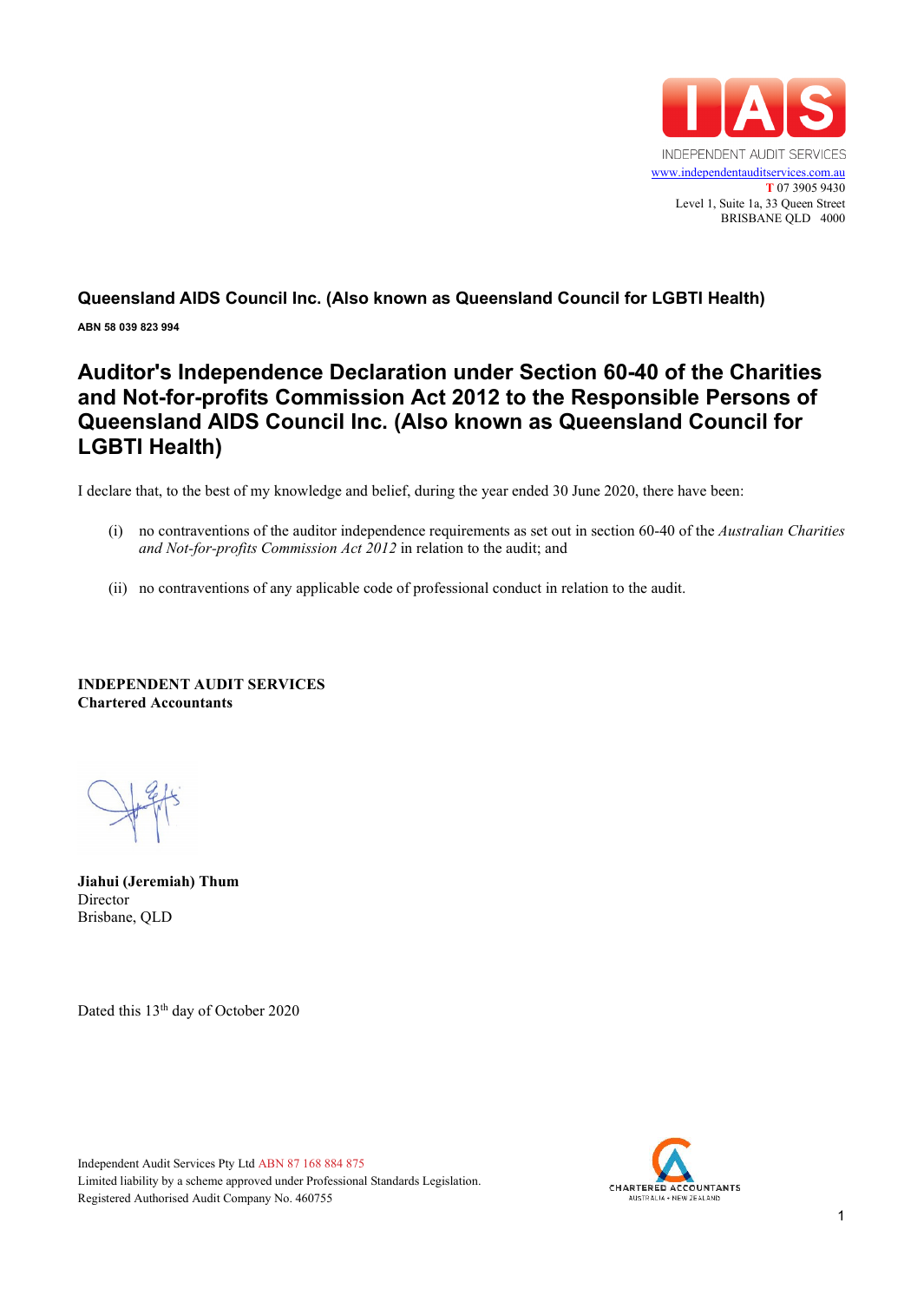**ABN 58 039 823 994**

# **Statement of Profit or Loss and Other Comprehensive Income For the Year Ended 30 June 2020**

|                                                                                    |             | 2020        | 2019        |
|------------------------------------------------------------------------------------|-------------|-------------|-------------|
|                                                                                    | <b>Note</b> | \$          | \$          |
| Revenue                                                                            | 5           | 3,009,433   | 2,749,796   |
| Finance income                                                                     | 6           | 16,271      | 2,405       |
| Other income                                                                       | 5           | 40,000      | 14,952      |
| <b>Total revenue</b>                                                               |             | 3,065,704   | 2,767,153   |
| Employee benefits expense                                                          | 7           | (2,081,227) | (1,812,473) |
| Depreciation and amortisation expense                                              | 7           | (1,081)     | (68, 847)   |
| Administrative expenses                                                            |             | (548, 992)  | (540, 854)  |
| Other operating expenses                                                           |             | (422, 618)  | (321, 137)  |
| Finance expenses                                                                   | 6           |             | (12)        |
| <b>Total expenses</b>                                                              |             | (3,053,918) | (2,743,323) |
| Surplus before income tax<br>Income tax expense                                    |             | 11,786      | 23,830      |
| Surplus for the year                                                               |             | 11,786      | 23,830      |
| Other comprehensive income, net of income tax                                      |             |             |             |
| Items that will not be reclassified subsequently to profit or loss                 |             |             |             |
| Items that will be reclassified to profit or loss when specific conditions are met |             |             |             |
| Total comprehensive income for the year                                            |             | 11,786      | 23,830      |

The Association has initially applied AASB 15 and AASB 1058 using the cumulative effect method and has not restated comparatives. The comparatives have been prepared using AASB 111, AASB 118, AASB 1004 and related interpretations.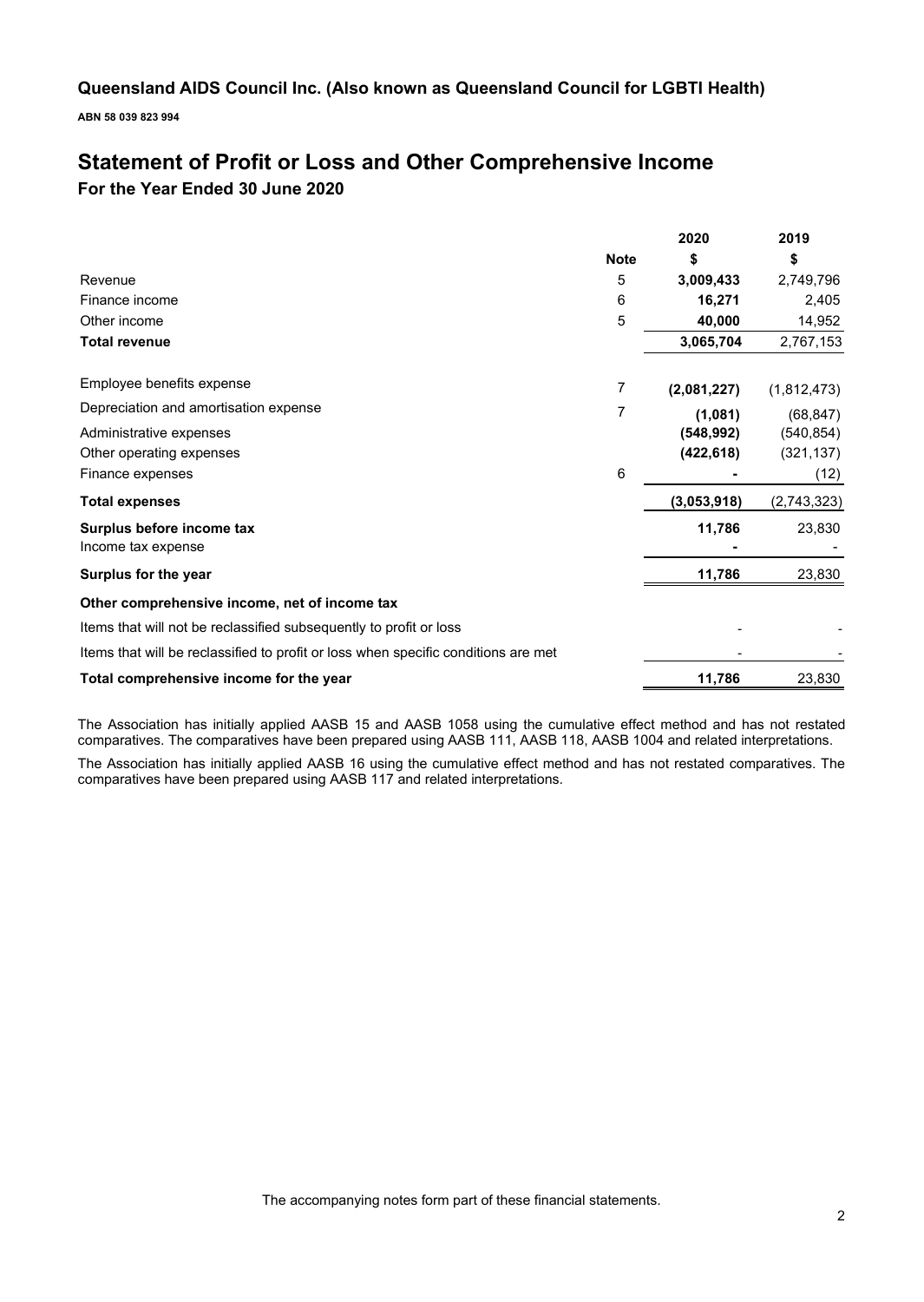**ABN 58 039 823 994**

# **Statement of Financial Position As At 30 June 2020**

| <b>Note</b><br>\$<br>\$<br><b>ASSETS</b><br><b>CURRENT ASSETS</b><br>8<br>Cash and cash equivalents<br>1,492,471<br>1,298,963<br>Trade and other receivables<br>9<br>74,193<br>TOTAL CURRENT ASSETS<br>1,390,802<br>1,566,664<br>NON-CURRENT ASSETS<br>10<br>2,826,810<br>Property, plant and equipment<br>2,917,217<br>TOTAL NON-CURRENT ASSETS<br>2,826,810<br>2,917,217<br><b>TOTAL ASSETS</b><br>4,483,881<br>4,217,612<br><b>LIABILITIES</b><br><b>CURRENT LIABILITIES</b><br>Trade and other payables<br>11<br>149,227 |         |
|------------------------------------------------------------------------------------------------------------------------------------------------------------------------------------------------------------------------------------------------------------------------------------------------------------------------------------------------------------------------------------------------------------------------------------------------------------------------------------------------------------------------------|---------|
|                                                                                                                                                                                                                                                                                                                                                                                                                                                                                                                              |         |
|                                                                                                                                                                                                                                                                                                                                                                                                                                                                                                                              |         |
|                                                                                                                                                                                                                                                                                                                                                                                                                                                                                                                              |         |
|                                                                                                                                                                                                                                                                                                                                                                                                                                                                                                                              |         |
|                                                                                                                                                                                                                                                                                                                                                                                                                                                                                                                              | 91,839  |
|                                                                                                                                                                                                                                                                                                                                                                                                                                                                                                                              |         |
|                                                                                                                                                                                                                                                                                                                                                                                                                                                                                                                              |         |
|                                                                                                                                                                                                                                                                                                                                                                                                                                                                                                                              |         |
|                                                                                                                                                                                                                                                                                                                                                                                                                                                                                                                              |         |
|                                                                                                                                                                                                                                                                                                                                                                                                                                                                                                                              |         |
|                                                                                                                                                                                                                                                                                                                                                                                                                                                                                                                              |         |
|                                                                                                                                                                                                                                                                                                                                                                                                                                                                                                                              |         |
|                                                                                                                                                                                                                                                                                                                                                                                                                                                                                                                              | 202,049 |
| <b>Contract liabilities</b><br>12<br>430,410<br>216,700                                                                                                                                                                                                                                                                                                                                                                                                                                                                      |         |
| 13<br>137,165<br>Employee benefits                                                                                                                                                                                                                                                                                                                                                                                                                                                                                           | 43,570  |
| <b>TOTAL CURRENT LIABILITIES</b><br>716,802<br>462,319                                                                                                                                                                                                                                                                                                                                                                                                                                                                       |         |
| <b>TOTAL LIABILITIES</b><br>462,319<br>716,802                                                                                                                                                                                                                                                                                                                                                                                                                                                                               |         |
| <b>NET ASSETS</b><br>3,767,079<br>3,755,293                                                                                                                                                                                                                                                                                                                                                                                                                                                                                  |         |
|                                                                                                                                                                                                                                                                                                                                                                                                                                                                                                                              |         |
| <b>EQUITY</b>                                                                                                                                                                                                                                                                                                                                                                                                                                                                                                                |         |
| 525,000<br>525,000<br>Reserves                                                                                                                                                                                                                                                                                                                                                                                                                                                                                               |         |
| 3,242,079<br>3,230,293<br>Retained earnings                                                                                                                                                                                                                                                                                                                                                                                                                                                                                  |         |
| <b>TOTAL EQUITY</b><br>3,767,079<br>3,755,293                                                                                                                                                                                                                                                                                                                                                                                                                                                                                |         |

The Association has initially applied AASB 15 and AASB 1058 using the cumulative effect method and has not restated comparatives. The comparatives have been prepared using AASB 111, AASB 118, AASB 1004 and related interpretations.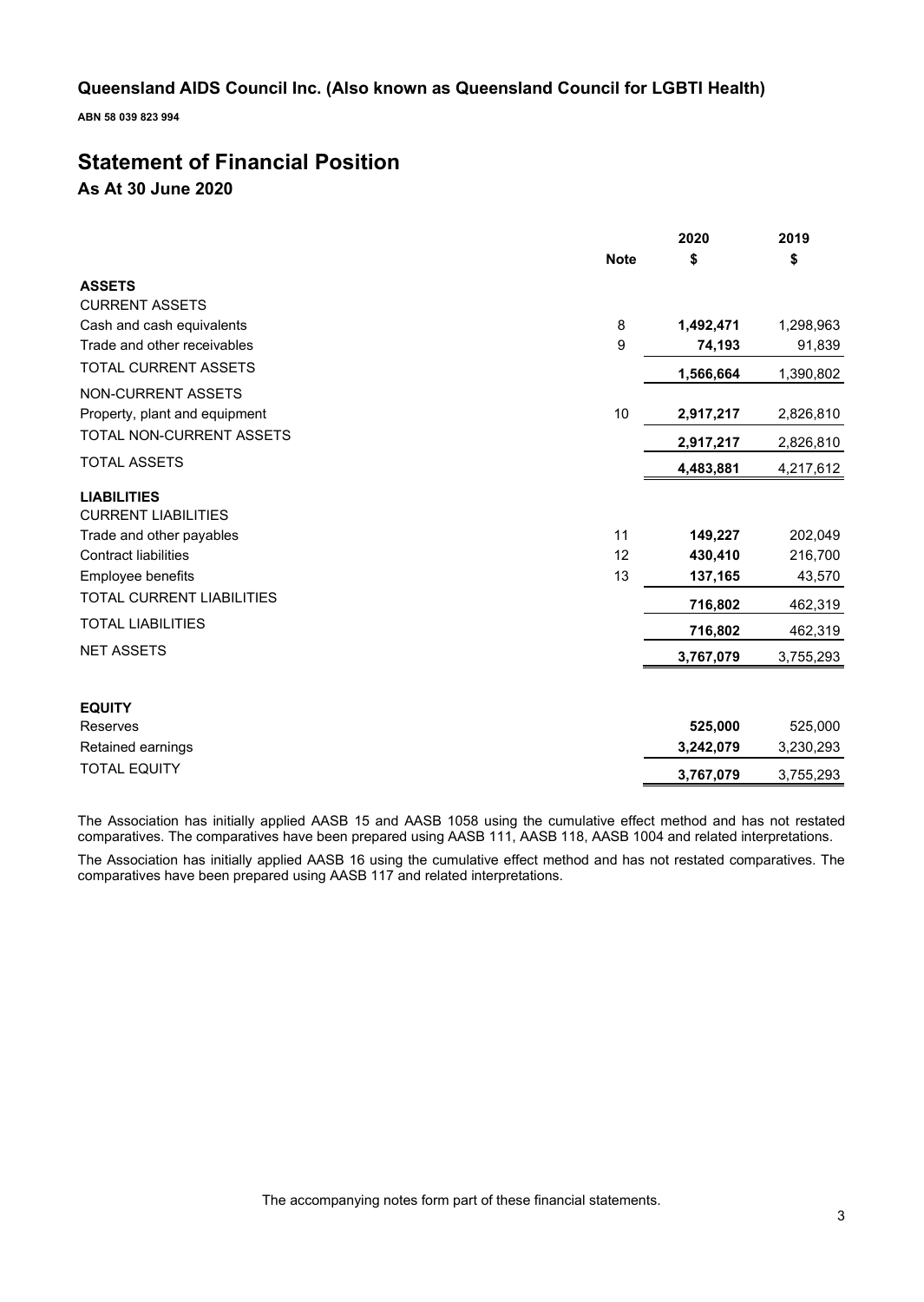**ABN 58 039 823 994**

# **Statement of Changes in Equity**

# **For the Year Ended 30 June 2020**

**2020**

|                                                 | <b>Retained</b><br><b>Earnings</b> | <b>Asset</b><br><b>Revaluation</b><br><b>Surplus</b> | Total     |
|-------------------------------------------------|------------------------------------|------------------------------------------------------|-----------|
|                                                 |                                    |                                                      | \$        |
| Balance at 1 July 2019                          | 3,230,293                          | 525.000                                              | 3,755,293 |
| Surplus for the year                            | 11.786                             | $\blacksquare$                                       | 11.786    |
| Total other comprehensive income for the period |                                    | $\blacksquare$                                       |           |
| Balance at 30 June 2020                         | 3,242,079                          | 525,000                                              | 3,767,079 |

## **2019**

|                                                 | <b>Asset</b><br><b>Retained</b><br><b>Revaluation</b><br><b>Earnings</b><br><b>Surplus</b> |                          | Total     |
|-------------------------------------------------|--------------------------------------------------------------------------------------------|--------------------------|-----------|
|                                                 | S                                                                                          | S                        | \$        |
| <b>Balance at 1 July 2018</b>                   | 3,206,463                                                                                  | 525.000                  | 3,731,463 |
| Surplus for the year                            | 23,830                                                                                     | $\overline{\phantom{a}}$ | 23,830    |
| Total other comprehensive income for the period | -                                                                                          | $\overline{\phantom{a}}$ |           |
| Balance at 30 June 2019                         | 3,230,293                                                                                  | 525.000                  | 3,755,293 |

The Association has initially applied AASB 15 and AASB 1058 using the cumulative effect method and has not restated comparatives. The comparatives have been prepared using AASB 111, AASB 118, AASB 1004 and related interpretations.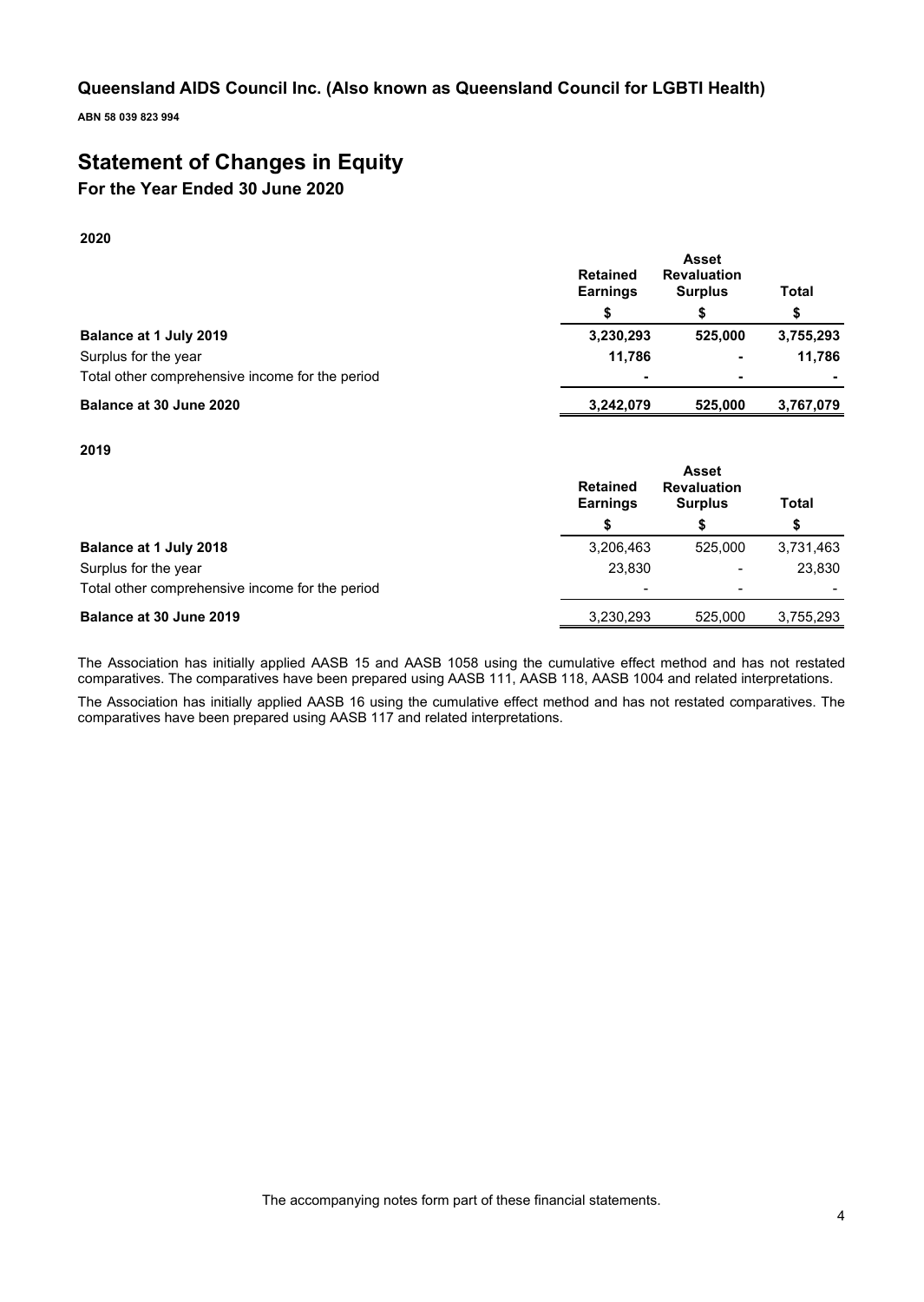**ABN 58 039 823 994**

# **Statement of Cash Flows**

## **For the Year Ended 30 June 2020**

|                                                           |             | 2020        | 2019        |
|-----------------------------------------------------------|-------------|-------------|-------------|
|                                                           | <b>Note</b> | \$          | \$          |
| <b>CASH FLOWS FROM OPERATING ACTIVITIES:</b>              |             |             |             |
| Receipts from customers                                   |             | 328,577     | 252,482     |
| Payments to suppliers and employees                       |             | (2,810,867) | (2,669,430) |
| Donations received                                        |             | 55,454      | 42,337      |
| Interest received                                         |             | 16,271      | 2,405       |
| Interest paid                                             |             |             | (12)        |
| Receipt from grants                                       |             | 2,695,548   | 2,427,320   |
| Net cash provided by/(used in) operating activities       | 17          | 284,983     | 55,102      |
| <b>CASH FLOWS FROM INVESTING ACTIVITIES:</b>              |             |             |             |
| Purchase of property, plant and equipment                 |             | (91, 475)   |             |
| Net cash provided by/(used in) investing activities       |             | (91, 475)   |             |
|                                                           |             |             |             |
| Net increase/(decrease) in cash and cash equivalents held |             | 193,508     | 55,102      |
| Cash and cash equivalents at beginning of year            |             | 1,298,963   | 1,243,861   |
| Cash and cash equivalents at end of financial year        | 8           | 1,492,471   | 1,298,963   |

The Association has initially applied AASB 15 and AASB 1058 using the cumulative effect method and has not restated comparatives. The comparatives have been prepared using AASB 111, AASB 118, AASB 1004 and related interpretations.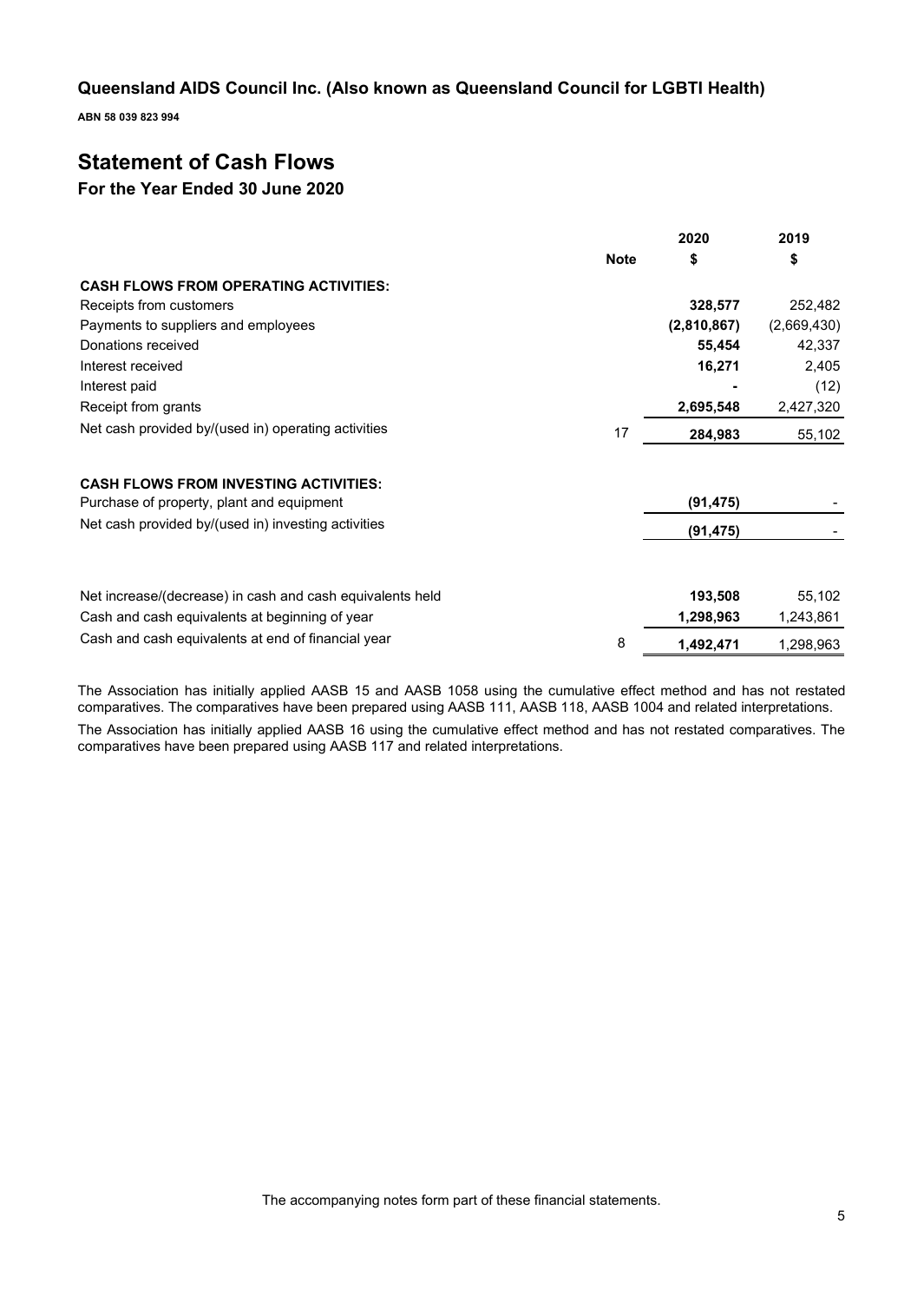**ABN 58 039 823 994**

# **Notes to the Financial Statements For the Year Ended 30 June 2020**

The financial report covers Queensland AIDS Council Inc. (Also known as Queensland Council for LGBTI Health) as an individual entity. Queensland AIDS Council Inc. (Also known as Queensland Council for LGBTI Health) is a not-for-profit Association, registered and domiciled in Australia.

The principal activities of the Association for the year ended 30 June 2020 were provision of health promotion services including education, training and support, GP services and STI/HIV testing.

The functional and presentation currency of Queensland AIDS Council Inc. (Also known as Queensland Council for LGBTI Health) is Australian dollars.

Comparatives are consistent with prior years, unless otherwise stated.

## **1 Basis of Preparation**

In the opinion of those charged with Governance the Association is not a reporting entity since there are unlikely to exist users of the financial statements who are not able to command the preparation of reports tailored so as to satisfy specifically all of their information needs. These special purpose financial statements have been prepared to meet the reporting requirements of the *Australian Charities and Not-for-profits Commission Act 2012.*

The financial statements have been prepared in accordance with the recognition and measurement requirements of the Australian Accounting Standards and Accounting Interpretations, and the disclosure requirements of AASB 101 *Presentation of Financial Statements*, AASB 107 *Statement of Cash Flows*, AASB 108 *Accounting Policies*, *Changes in Accounting Estimates and Errors* and AASB 1054 *Australian Additional Disclosures*.

## **2 Change in Accounting Policy**

#### **Revenue from Contracts with Customers - Adoption of AASB 15**

The Association has adopted AASB 15 *Revenue from Contracts* with Customers and AASB 1058 *Income of Not-for-Profit Entities* for the first time in the current year with a date of initial application of 1 July 2019.

The Association has applied AASB 15 and AASB 1058 using the cumulative effect method which means the comparative information has not been restated and continues to be reported under AASB 111, AASB 118, AASB 1004 and related interpretations. All adjustments on adoption of AASB 15 and AASB 1058 have been taken to retained earnings at 1 July 2019.

The key changes to the Association's accounting policies and the impact on these financial statements from applying AASB 15 and AASB 1058 are described below.

#### **Changes in presentation**

The Association has assessed the impact in regards to changes in presentation and will comply with the relevant requirements so as to present certain balances such as contract liabilities or contract assets in the appropriate section of the Statement of Financial Position.

#### **Statement of Cash Flows**

The statement of cash flows is not materially different under AASB 15 / AASB 1058 from that which was presented under the previous revenue standards.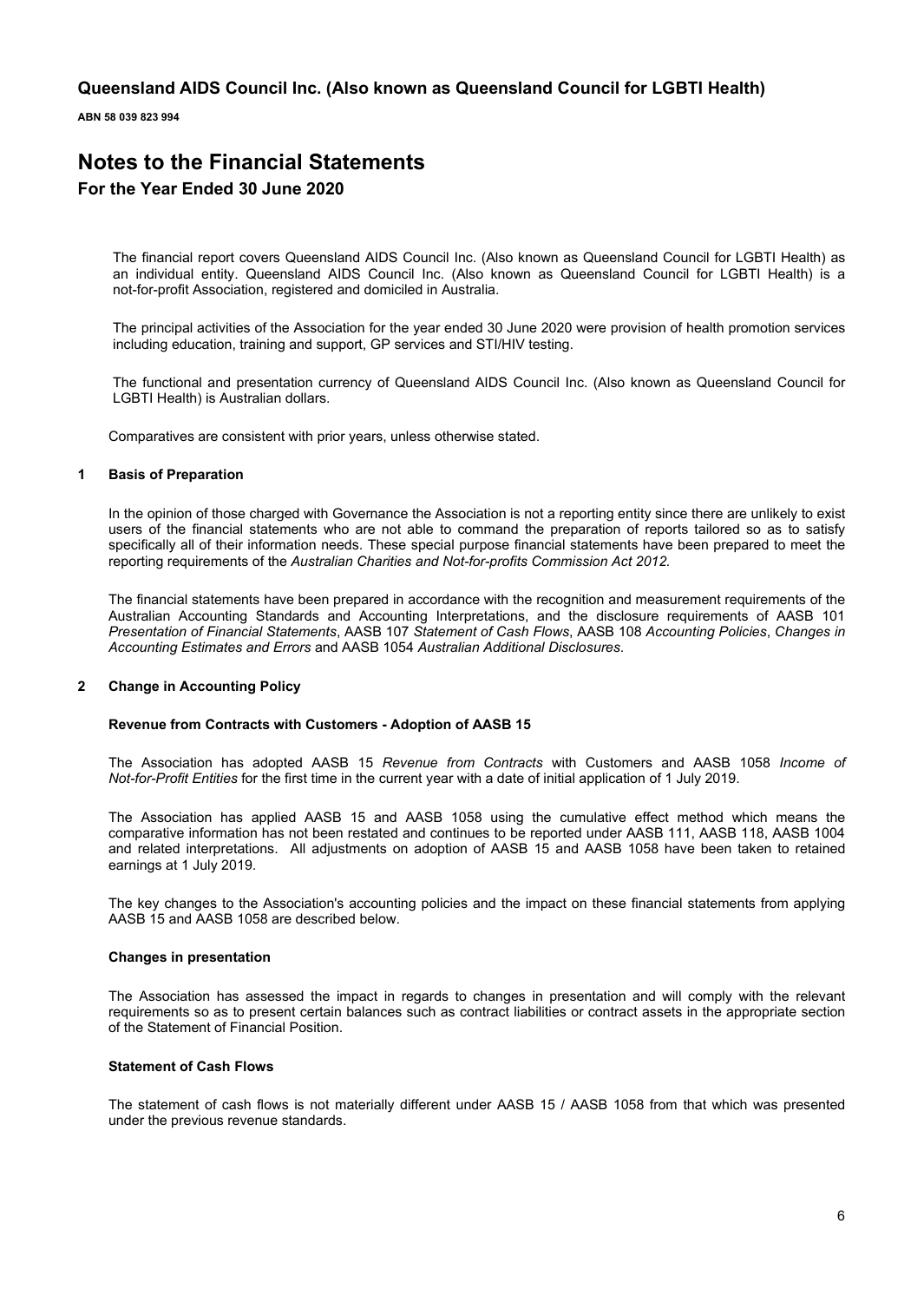**ABN 58 039 823 994**

# **Notes to the Financial Statements For the Year Ended 30 June 2020**

## **2 Change in Accounting Policy**

### **Leases - Adoption of AASB 16**

The Association has adopted AASB 16 *Leases* using the modified retrospective (cumulative catch-up) method from 1 July 2019 and therefore the comparative information for the year ended 30 June 2019 has not been restated and has been prepared in accordance with AASB 117 *Leases* and associated Accounting Interpretations.

## **Impact of adoption of AASB 16**

The impact of adopting AASB 16 is considered minimal as assessed by the Association. The Association has determined that there is no material lease in place as at 30 June 2020.

### **3 Summary of Significant Accounting Policies**

#### **(a) Income Tax**

The Association is exempt from income tax under Division 50 of the *Income Tax Assessment Act 1997*.

### **(b) Revenue and other income**

For comparative year

Revenue is recognised when the amount of the revenue can be measured reliably, it is probable that economic benefits associated with the transaction will flow to the Association and specific criteria relating to the type of revenue as noted below, has been satisfied.

Revenue is measured at the fair value of the consideration received or receivable and is presented net of returns, discounts and rebates.

## **Revenue from contracts with customers**

For current year

The core principle of AASB 15 is that revenue is recognised on a basis that reflects the transfer of promised goods or services to customers at an amount that reflects the consideration the Association expects to receive in exchange for those goods or services. Revenue is recognised by applying a five-step model as follows:

- 1. Identify the contract with the customer
- 2. Identify the performance obligations
- 3. Determine the transaction price
- 4. Allocate the transaction price to the performance obligations
- 5. Recognise revenue as and when control of the performance obligations is transferred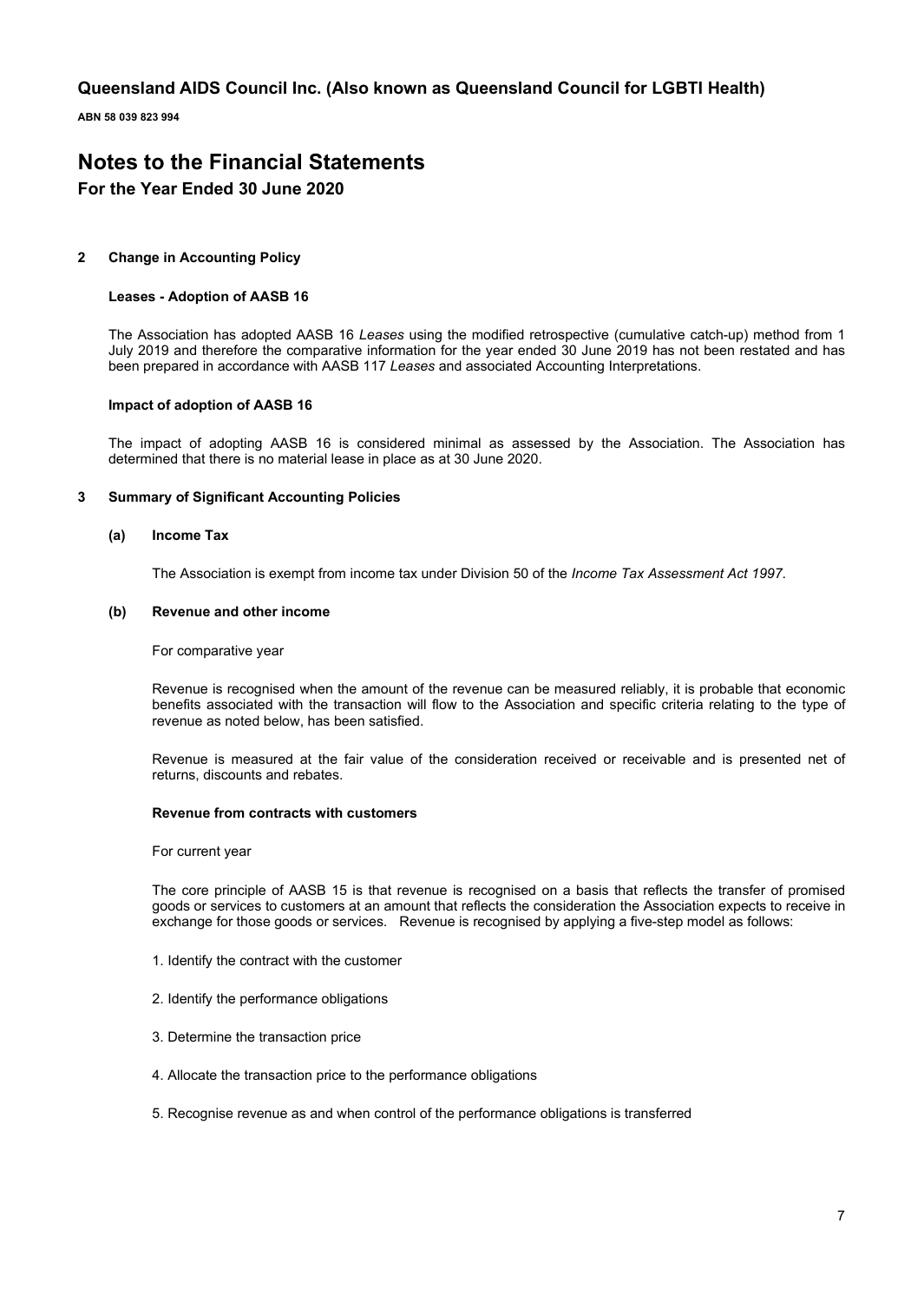**ABN 58 039 823 994**

# **Notes to the Financial Statements For the Year Ended 30 June 2020**

## **3 Summary of Significant Accounting Policies**

**(b) Revenue and other income** 

## **Revenue from contracts with customers**

#### **Contract modifications**

Contract modifications are defined as changes in the scope of work, other than changes envisaged in the original contract that may result in a change in the revenue associated with that contract. Modifications to the initial contract require the customer's technical and financial approval before billings can be issued and the amounts relating to the additional work can be collected.

The Association does not recognise the revenue from such additional work until the customer's approval has been obtained. In cases where the additional work has been approved but the corresponding change in price has not been determined, the requirement described above for variable consideration is applied, namely to recognise revenue for an amount with respect to which it is highly probable that a significant revenue reversal will not occur. The costs associated with these additional units or services performed are recognised when incurred, irrespective of whether or not the modification has been approved.

#### **Grant income under AASB 15**

Where grant income arises from an agreement which is enforceable and contains sufficiently specific performance obligations then the revenue is recognised when control of each performance obligations is satisfied.

The performance obligations are varied based on the agreement but may include management of education events, vaccinations, presentations at symposiums.

Each performance obligation is considered to ensure that the revenue recognition reflects the transfer of control and within grant agreements there may be some performance obligations where control transfers at a point in time and others which have continuous transfer of control over the life of the contract.

Where control is transferred over time, generally the input methods being either costs or time incurred are deemed to be the most appropriate methods to reflect the transfer of benefit.

Revenue recognition policy for contracts which are either not enforceable or do not have sufficiently specific performance obligations (AASB 1058)

#### **Grant income under AASB 1058**

Amounts arising from grants in the scope of AASB 1058 are recognised at the assets fair value when the asset is received. The Association considers whether there are any related liability or equity items associated with the asset which are recognised in accordance with the relevant accounting standard.

Once the assets and liabilities have been recognised then income is recognised for any remaining asset value at the time that the asset is received.

#### **Sale of goods and services**

Under AASB 15, the total consideration in the contract is allocated to all product and services based on their standalone selling price. The performance obligation within the contract is identified and the allocated revenue is recognised when the performance obligation is satisfied. In this instance, it is when the ownership of goods and services have been transferred to the customer.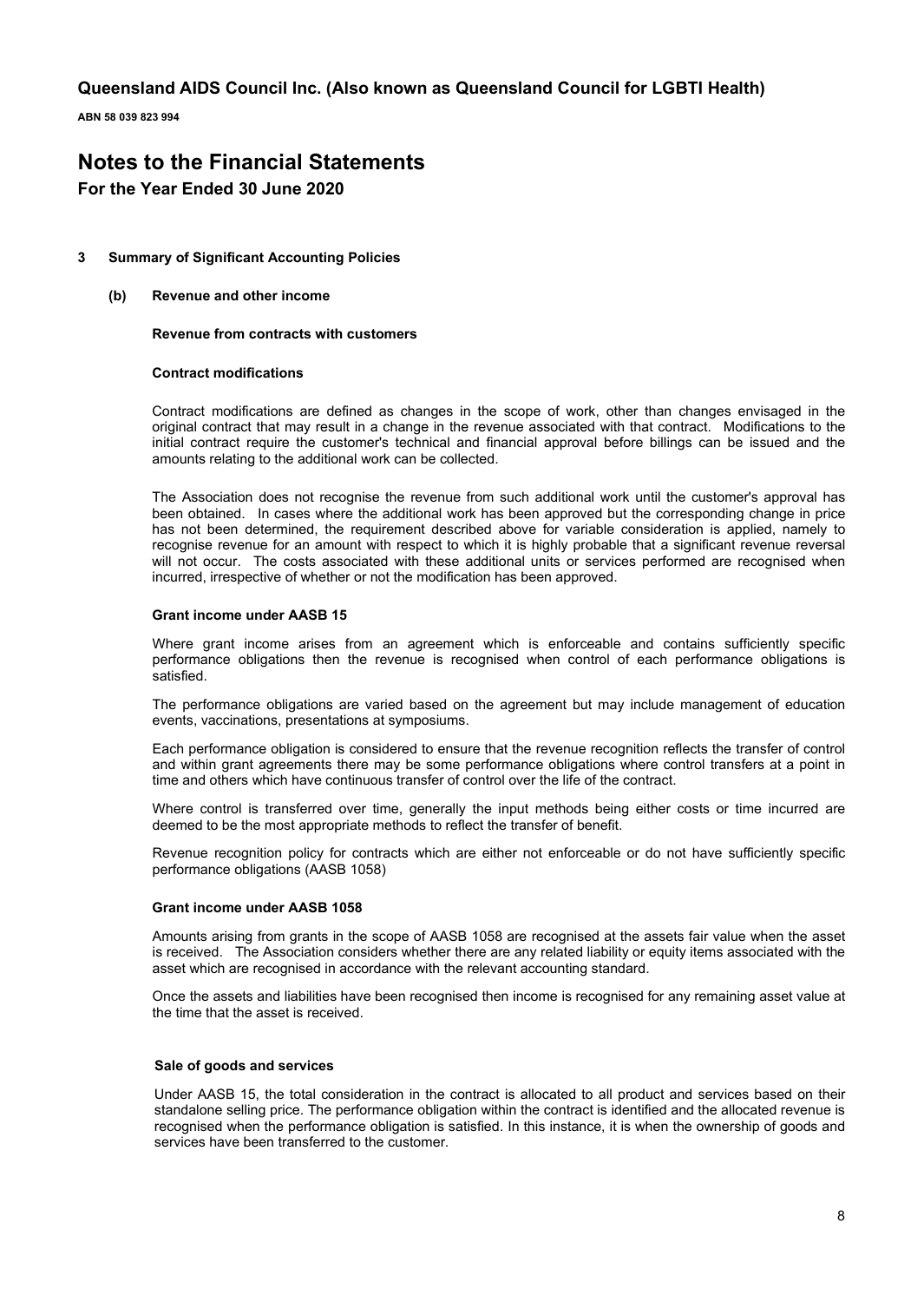**ABN 58 039 823 994**

# **Notes to the Financial Statements**

# **For the Year Ended 30 June 2020**

## **3 Summary of Significant Accounting Policies**

**(b) Revenue and other income** 

**Revenue from contracts with customers** 

## **Revenue from fundraising**

### *Donations*

Donations collected, including cash and goods for resale, are recognised as revenue when the Association gains control of the asset.

Generally the timing of the payment for sale of goods and rendering of services corresponds closely to the timing of satisfaction of the performance obligations, however where there is a difference, it will result in the recognition of a receivable, contract asset or contract liability.

None of the revenue streams of the Association have any significant financing terms as there is less than 12 months between receipt of funds and satisfaction of performance obligations.

### **Specific revenue streams**

The revenue recognition policies for the principal revenue streams of the Association are:

The Association principally generate revenue from Grants, Medicare income, Sales of goods and services and Donations. The contract can include providing product and services directly to customer on a timely manner. Revenue is recognised over time in the accounting period when services are rendered

## **Statement of financial position balances relating to revenue recognition**

## Contract assets and liabilities

Where the amounts billed to customers are based on the achievement of various milestones established in the contract, the amounts recognised as revenue in a given period do not necessarily coincide with the amounts billed to or certified by the customer.

When a performance obligation is satisfied by transferring a promised good or service to the customer before the customer pays consideration or the before payment is due, the Association presents the contract as a contract asset, unless the Association's rights to that amount of consideration are unconditional, in which case the Association recognises a receivable.

When an amount of consideration is received from a customer prior to the entity transferring a good or service to the customer, the Association presents the contract as a contract liability.

### Contract cost assets

The Association recognises assets relating to the costs of obtaining a contract and the costs incurred to fulfil a contract or set up / mobilisation costs that are directly related to the contract provided they will be recovered through performance of the contract.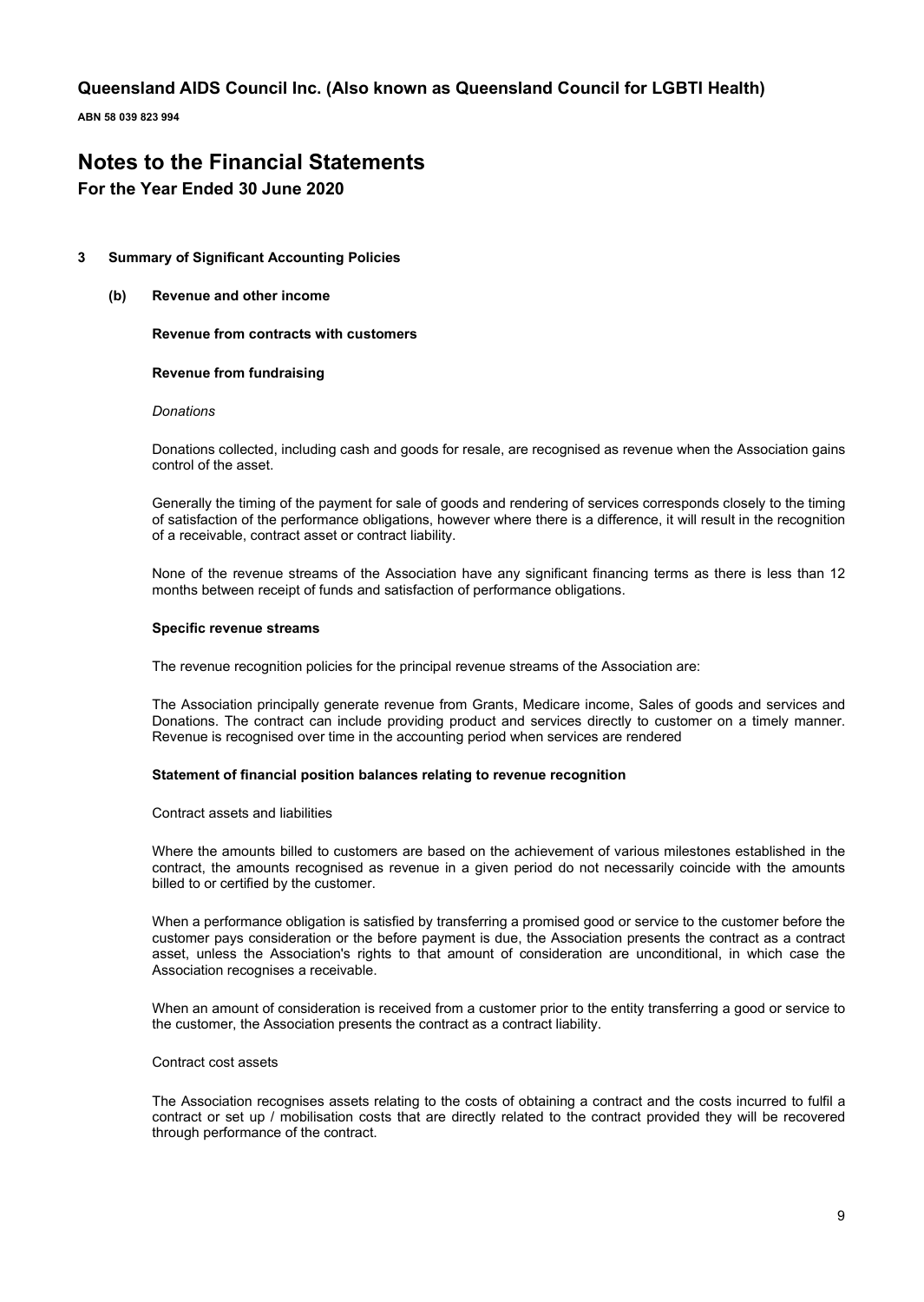**ABN 58 039 823 994**

# **Notes to the Financial Statements For the Year Ended 30 June 2020**

## **3 Summary of Significant Accounting Policies**

**(b) Revenue and other income** 

### **Statement of financial position balances relating to revenue recognition**

## *Costs to obtain a contract*

Costs to obtain a contract are only capitalised when they are directly related to a contract and it is probable that they will be recovered in the future. Costs incurred that would have been incurred regardless of whether the contract was won are expensed, unless those costs are explicitly chargeable to the customer in any case (whether or not the contract is won).

The capitalised costs are amortised on a systematic basis that is consistent with the transfer to the customer of the goods or services to which the asset relates.

#### *Set-up / mobilisation costs*

Costs required to set up the contract, including mobilisation costs, are capitalised provided that it is probable that they will be recovered in the future and that they do not include expenses that would normally have been incurred by the Association if the contract had not been obtained. They are recognised as an expense on the basis of the proportion of actual output to estimated output under each contract. If the above conditions are not met, these costs are taken directly to profit or loss as incurred.

#### *Costs to fulfil a contract*

Where costs are incurred to fulfil a contract, they are accounted for under the relevant accounting standard (if appropriate), otherwise if the costs relate directly to a contract, the costs generate or enhance resources of the Association that will be used to satisfy performance obligations in the future and the costs are expected to be recovered then they are capitalised as contract costs assets and released to the profit or loss on an systematic basis consistent with the transfer to the customer of the goods or services to which the asset relates.

## **Other income**

Other income is recognised on an accruals basis when the Association is entitled to it.

## **(c) Goods and services tax (GST)**

Revenue, expenses and assets are recognised net of the amount of goods and services tax (GST), except where the amount of GST incurred is not recoverable from the Australian Taxation Office (ATO).

Receivables and payable are stated inclusive of GST.

Cash flows in the statement of cash flows are included on a gross basis and the GST component of cash flows arising from investing and financing activities which is recoverable from, or payable to, the taxation authority is classified as operating cash flows.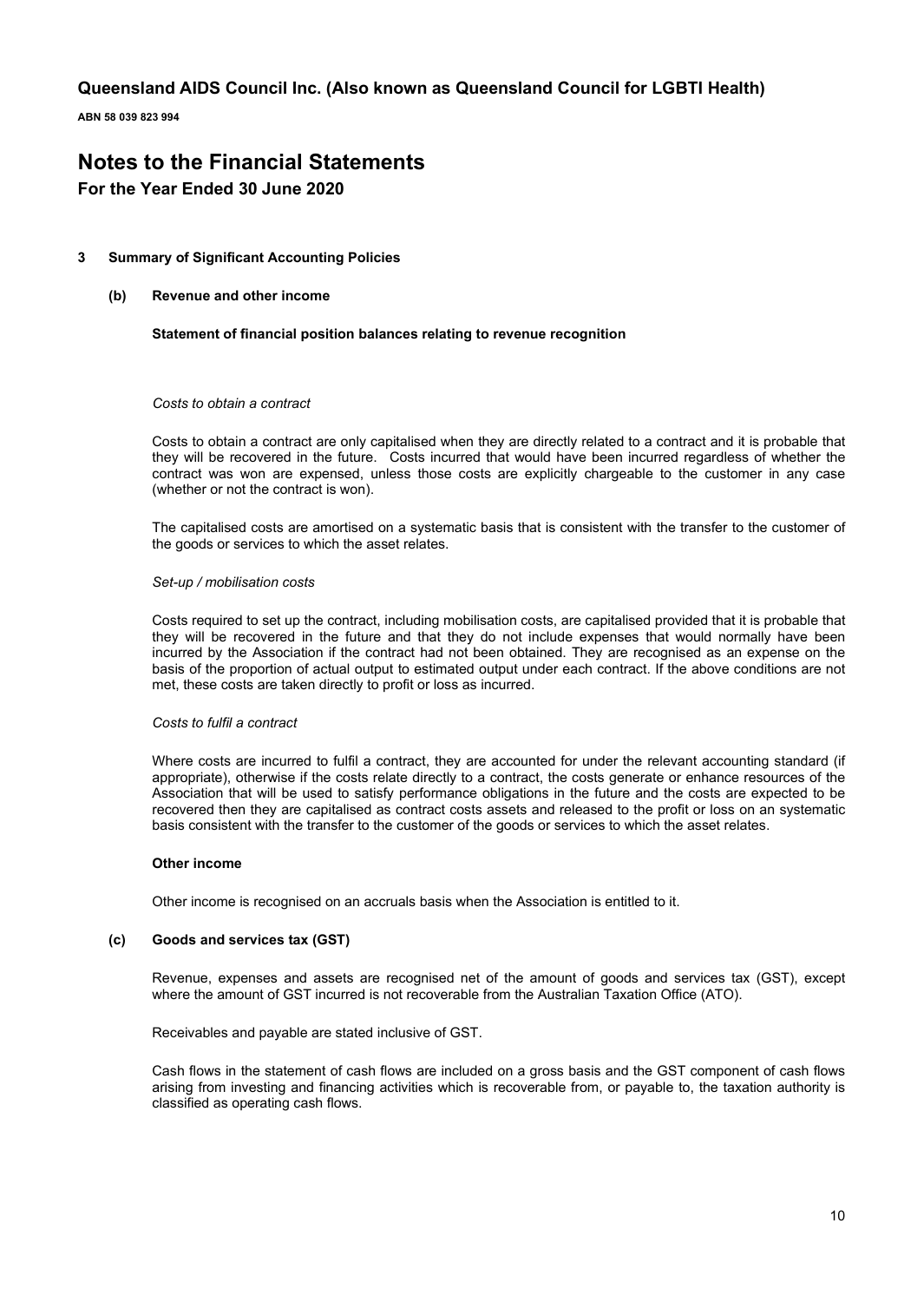**ABN 58 039 823 994**

# **Notes to the Financial Statements For the Year Ended 30 June 2020**

## **3 Summary of Significant Accounting Policies**

## **(d) Property, plant and equipment**

Each class of property, plant and equipment is carried at cost or fair value less, where applicable, any accumulated depreciation and impairment.

Items of property, plant and equipment acquired for nil or nominal consideration have been recorded at the acquisition date fair value.

### **Land and buildings**

Land and buildings are measured using the revaluation model.

#### **Depreciation**

Property, plant and equipment, excluding freehold land, is depreciated on a straight-line basis over the assets useful life to the Association, commencing when the asset is ready for use.

## **(e) Financial instruments**

Financial instruments are recognised initially on the date that the Association becomes party to the contractual provisions of the instrument.

On initial recognition, all financial instruments are measured at fair value plus transaction costs (except for instruments measured at fair value through profit or loss where transaction costs are expensed as incurred).

#### **Financial assets**

All recognised financial assets are subsequently measured in their entirety at either amortised cost or fair value, depending on the classification of the financial assets.

#### *Classification*

On initial recognition, the Association classifies its financial assets into the following categories, those measured at:

#### • amortised cost

Financial assets are not reclassified subsequent to their initial recognition unless the Association changes its business model for managing financial assets.

#### *Amortised cost*

Assets measured at amortised cost are financial assets where:

- the business model is to hold assets to collect contractual cash flows; and
- the contractual terms give rise on specified dates to cash flows are solely payments of principal and interest on the principal amount outstanding.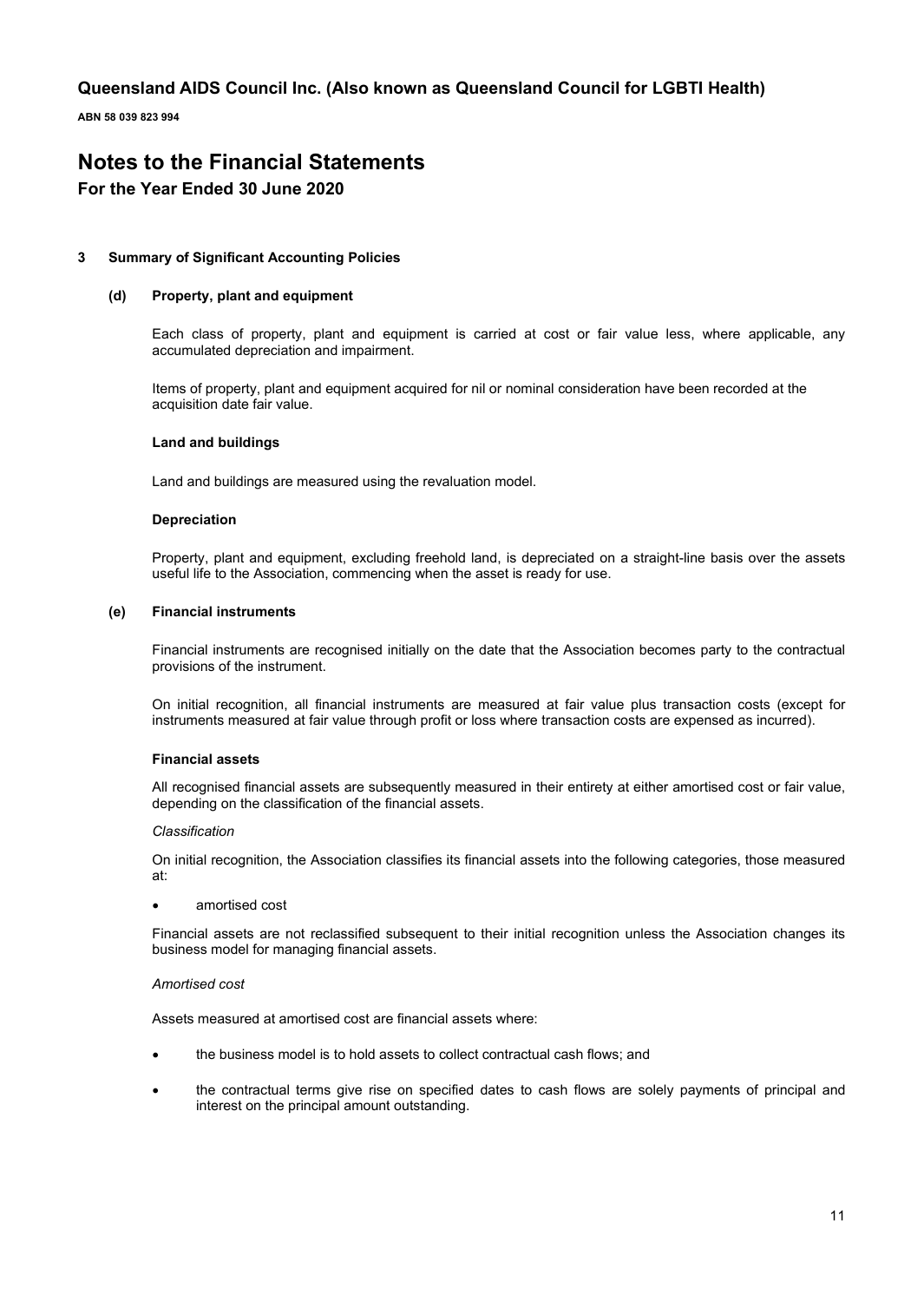**ABN 58 039 823 994**

# **Notes to the Financial Statements For the Year Ended 30 June 2020**

## **3 Summary of Significant Accounting Policies**

## **(e) Financial instruments**

## **Financial assets**

The Association's financial assets measured at amortised cost comprise trade and other receivables and cash and cash equivalents in the statement of financial position.

Subsequent to initial recognition, these assets are carried at amortised cost using the effective interest rate method less provision for impairment.

Interest income, foreign exchange gains or losses and impairment are recognised in profit or loss. Gain or loss on derecognition is recognised in profit or loss.

### *Impairment of financial assets*

Impairment of financial assets is recognised on an expected credit loss (ECL) basis for the following assets:

- financial assets measured at amortised cost
- debt investments measured at FVOCI (*Not applicable to the entity)*

When determining whether the credit risk of a financial assets has increased significant since initial recognition and when estimating ECL, the Association considers reasonable and supportable information that is relevant and available without undue cost or effort. This includes both quantitative and qualitative information and analysis based on the Association's historical experience and informed credit assessment and including forward looking information.

The Association uses the presumption that an asset which is more than 30 days past due has seen a significant increase in credit risk.

The Association uses the presumption that a financial asset is in default when:

- the other party is unlikely to pay its credit obligations to the Association in full, without recourse to the Association to actions such as realising security (if any is held); or
- the financial assets is more than 90 days past due.

Credit losses are measured as the present value of the difference between the cash flows due to the Association in accordance with the contract and the cash flows expected to be received. This is applied using a probability weighted approach.

## *Trade receivables*

Impairment of trade receivables have been determined using the simplified approach in AASB 9 which uses an estimation of lifetime expected credit losses. The Association has determined the probability of non-payment of the receivable and multiplied this by the amount of the expected loss arising from default.

The amount of the impairment is recorded in a separate allowance account with the loss being recognised in finance expense. Once the receivable is determined to be uncollectable then the gross carrying amount is written off against the associated allowance.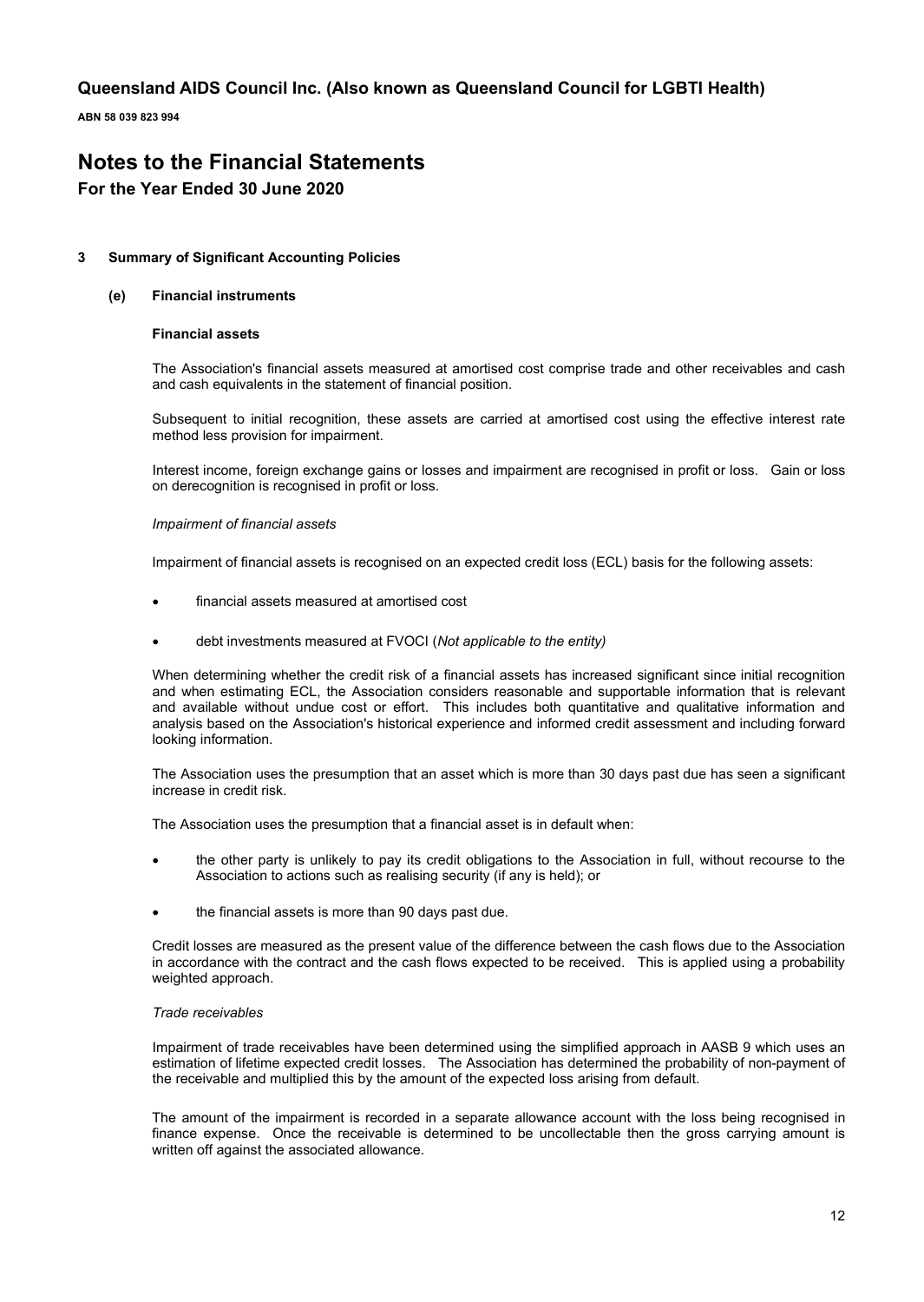**ABN 58 039 823 994**

# **Notes to the Financial Statements For the Year Ended 30 June 2020**

## **3 Summary of Significant Accounting Policies**

### **(e) Financial instruments**

## **Financial assets**

Where the Association renegotiates the terms of trade receivables due from certain customers, the new expected cash flows are discounted at the original effective interest rate and any resulting difference to the carrying value is recognised in profit or loss.

### *Other financial assets measured at amortised cost*

Impairment of other financial assets measured at amortised cost are determined using the expected credit loss model in AASB 9. On initial recognition of the asset, an estimate of the expected credit losses for the next 12 months is recognised. Where the asset has experienced significant increase in credit risk then the lifetime losses are estimated and recognised.

### **Financial liabilities**

The Association measures all financial liabilities initially at fair value less transaction costs, subsequently financial liabilities are measured at amortised cost using the effective interest rate method.

The financial liabilities of the Association comprise trade payables, credit card, accruals other payables.

## **(f) Impairment of non-financial assets**

At the end of each reporting period the Association determines whether there is an evidence of an impairment indicator for non-financial assets.

Where an indicator exists and regardless for indefinite life intangible assets and intangible assets not yet available for use, the recoverable amount of the asset is estimated.

Where assets do not operate independently of other assets, the recoverable amount of the relevant cash-generating unit (CGU) is estimated.

The recoverable amount of an asset or CGU is the higher of the fair value less costs of disposal and the value in use. Value in use is the present value of the future cash flows expected to be derived from an asset or cash-generating unit.

Where the recoverable amount is less than the carrying amount, an impairment loss is recognised in profit or loss.

Reversal indicators are considered in subsequent periods for all assets which have suffered an impairment loss.

### **(g) Cash and cash equivalents**

Cash and cash equivalents comprises cash on hand, demand deposits and short-term investments which are readily convertible to known amounts of cash and which are subject to an insignificant risk of change in value.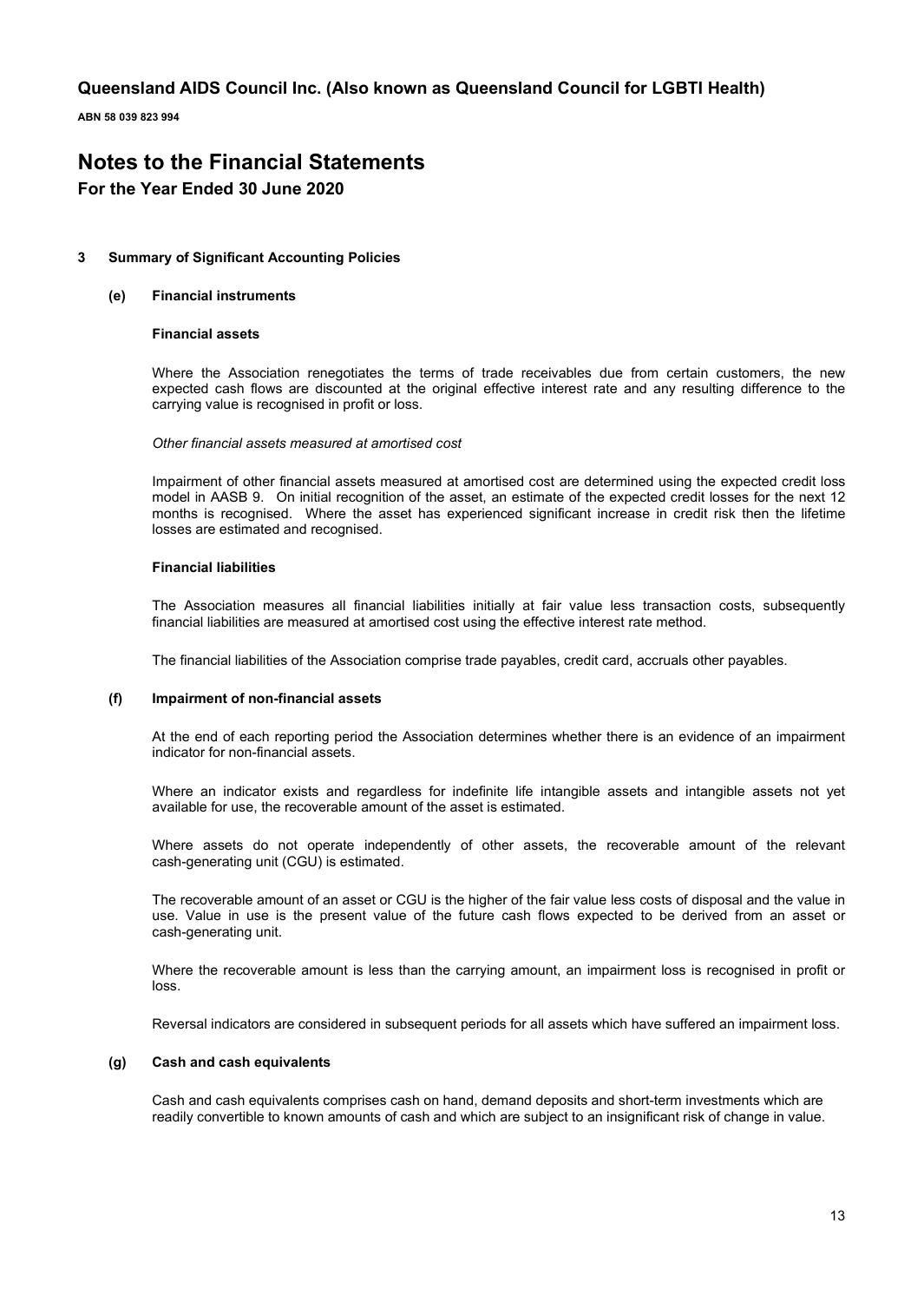**ABN 58 039 823 994**

# **Notes to the Financial Statements For the Year Ended 30 June 2020**

## **3 Summary of Significant Accounting Policies**

### **(h) Employee benefits**

Provision is made for the Association's liability for employee benefits arising from services rendered by employees to the end of the reporting period. Employee benefits that are expected to be wholly settled within one year have been measured at the amounts expected to be paid when the liability is settled.

## **(i) Economic dependence**

Queensland AIDS Council Inc. (Also known as Queensland Council for LGBTI Health) is dependent on Government and other grant funding for the majority of its revenue used to operate the business. At the date of this report the Management Committee have no reason to believe the Government and other grant funding will not continue to support Queensland AIDS Council Inc. (Also known as Queensland Council for LGBTI Health).

### **(j) Adoption of new and revised accounting standards**

The Association has adopted all standards which became effective for the first time at 30 June 2020, the adoption of these standards has not caused any material adjustments to the reported financial position, performance or cash flow of the Association.

### **4 Critical Accounting Estimates and Judgments**

Those charged with governance make estimates and judgements during the preparation of these financial statements regarding assumptions about current and future events affecting transactions and balances.

These estimates and judgements are based on the best information available at the time of preparing the financial statements, however as additional information is known then the actual results may differ from the estimates.

The significant estimates and judgements made have been described below.

#### **Key estimates - receivables**

The receivables at reporting date have been reviewed to determine whether there is any objective evidence that any of the receivables are impaired. An impairment provision is included for any receivable where the entire balance is not considered collectible. The impairment provision is based on the best information at the reporting date.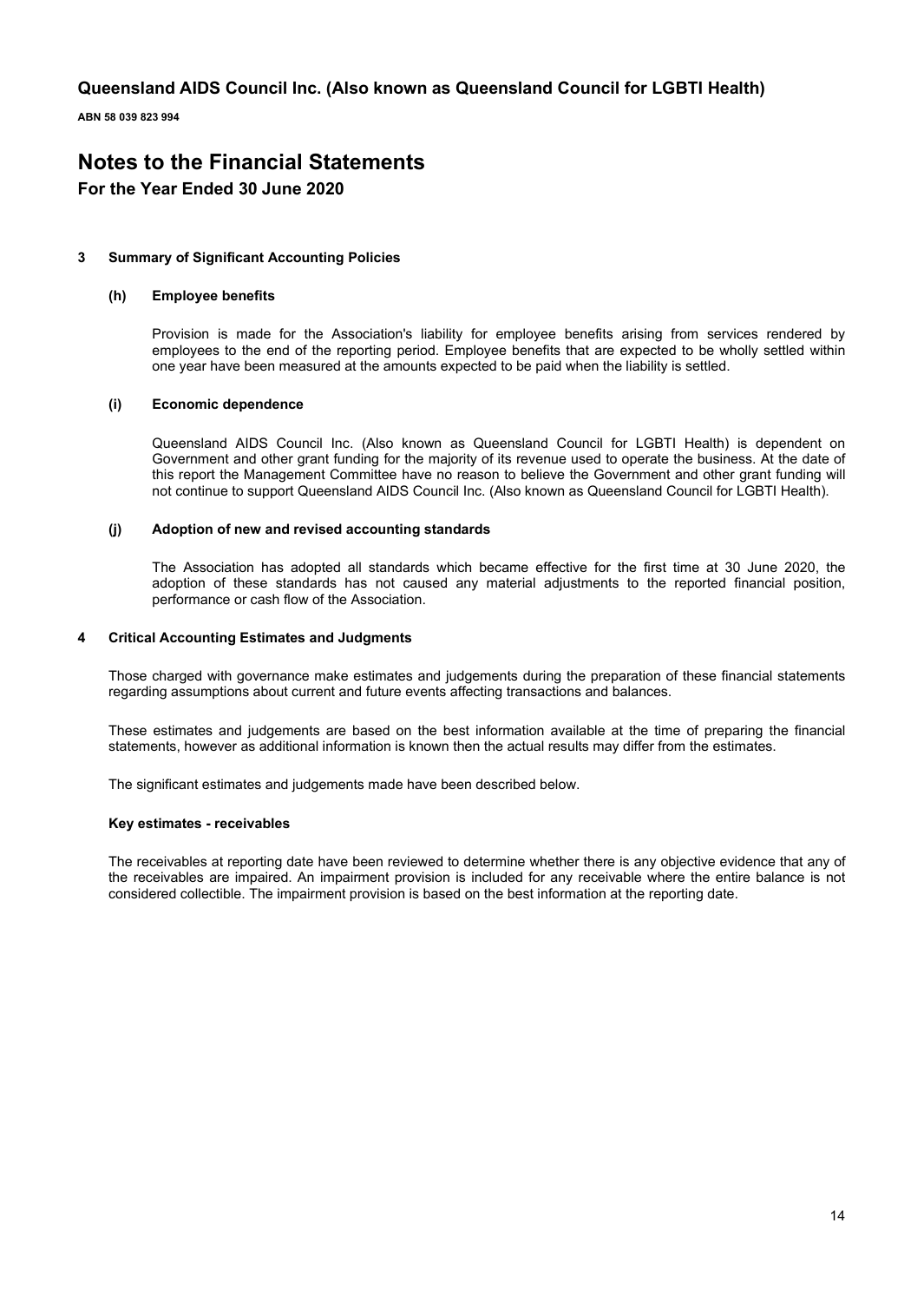**ABN 58 039 823 994**

# **Notes to the Financial Statements**

**For the Year Ended 30 June 2020**

## **5 Revenue and Other Income**

## **Revenue from continuing operations**

|   |                                                                                                                    | 2020          | 2019      |
|---|--------------------------------------------------------------------------------------------------------------------|---------------|-----------|
|   |                                                                                                                    | \$            | \$        |
|   | Revenue from contracts with customers (AASB 15)                                                                    |               |           |
|   | - Sale of goods and services                                                                                       | 53,573        | 28,829    |
|   | - Events and festivals                                                                                             | 20,810        | 420       |
|   | - Grant                                                                                                            | 2,616,548     | 2,376,845 |
|   | - Health surveys                                                                                                   | 5,000         |           |
|   | - Medicare                                                                                                         | 148,855       | 152,449   |
|   | - Training income                                                                                                  | 30,193        | 65,388    |
|   |                                                                                                                    | 2,874,979     | 2,623,931 |
|   | Revenue recognised on receipt (not enforceable or no sufficiently specific<br>performance obligations - AASB 1058) |               |           |
|   | - ATO Cashflow Boost                                                                                               | 62,500        |           |
|   | - Donations                                                                                                        | 30,460        | 42,337    |
|   | - Fundraising                                                                                                      | 24,994        | 33,053    |
|   | - MAC Grant                                                                                                        | 16,500        | 50,475    |
|   |                                                                                                                    | 134,454       | 125,865   |
|   | <b>Total Revenue</b>                                                                                               | 3,009,433     | 2,749,796 |
|   |                                                                                                                    |               |           |
|   |                                                                                                                    | 2020          | 2019      |
|   |                                                                                                                    | \$            | \$        |
|   | Other Income                                                                                                       |               |           |
|   | - other income                                                                                                     | 40,000        | 14,952    |
|   |                                                                                                                    | 40,000        | 14,952    |
|   |                                                                                                                    |               |           |
| 6 | <b>Finance Income and Expenses</b>                                                                                 |               |           |
|   | <b>Finance income</b>                                                                                              |               |           |
|   |                                                                                                                    | 2020          | 2019      |
|   |                                                                                                                    | \$            | \$        |
|   | Interest income                                                                                                    |               |           |
|   | - Assets measured at amortised cost                                                                                | <u>16,271</u> | 2,405     |
|   |                                                                                                                    |               |           |
|   | <b>Finance expenses</b>                                                                                            |               |           |
|   |                                                                                                                    | 2020          | 2019      |
|   |                                                                                                                    | \$            | \$        |
|   | Interest expense                                                                                                   |               | 12        |
|   |                                                                                                                    |               |           |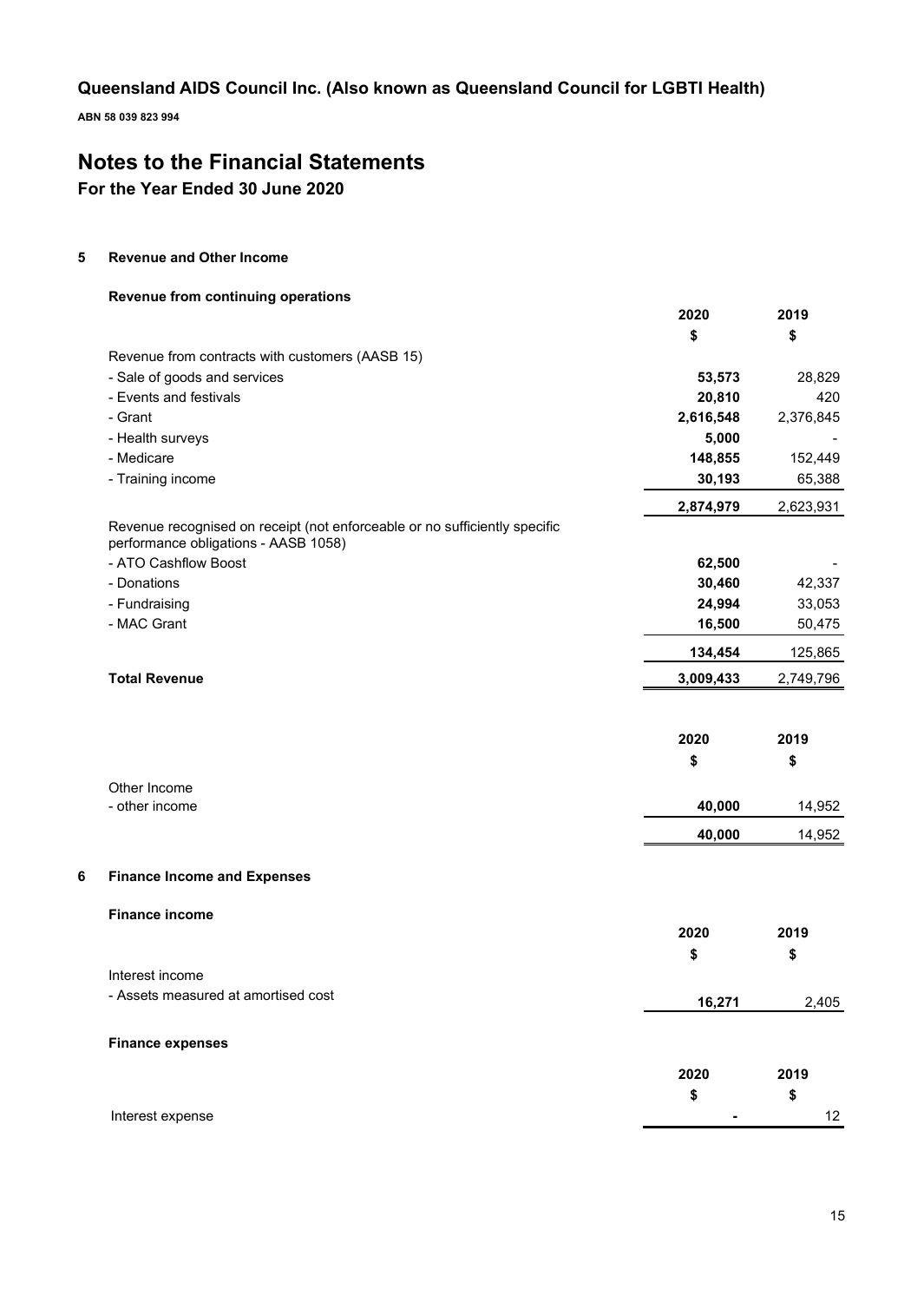**ABN 58 039 823 994**

# **Notes to the Financial Statements For the Year Ended 30 June 2020**

## **7 Result for the Year**

The result for the year includes the following specific expenses:

|                                           | 2020      | 2019      |
|-------------------------------------------|-----------|-----------|
|                                           | \$        | \$        |
| Other expenses:                           |           |           |
| Employee benefits expense                 | 2,081,227 | 1,812,473 |
| Depreciation expense                      | 1,081     | 68,847    |
| 8<br><b>Cash and Cash Equivalents</b>     |           |           |
|                                           | 2020      | 2019      |
|                                           | \$        | \$        |
| Cash at bank and in hand                  | 1,492,471 | 548,963   |
| Short-term deposits                       |           | 750,000   |
|                                           | 1,492,471 | 1,298,963 |
| 9<br><b>Trade and other receivables</b>   |           |           |
|                                           | 2020      | 2019      |
|                                           | \$        | \$        |
| <b>CURRENT</b>                            |           |           |
| Trade receivables                         | 36,573    | 84,356    |
| Prepayments                               | 37,620    | 7,483     |
| Total current trade and other receivables | 74,193    | 91,839    |

The carrying value of trade receivables is considered a reasonable approximation of fair value due to the short-term nature of the balances.

The maximum exposure to credit risk at the reporting date is the fair value of each class of receivable in the financial statements.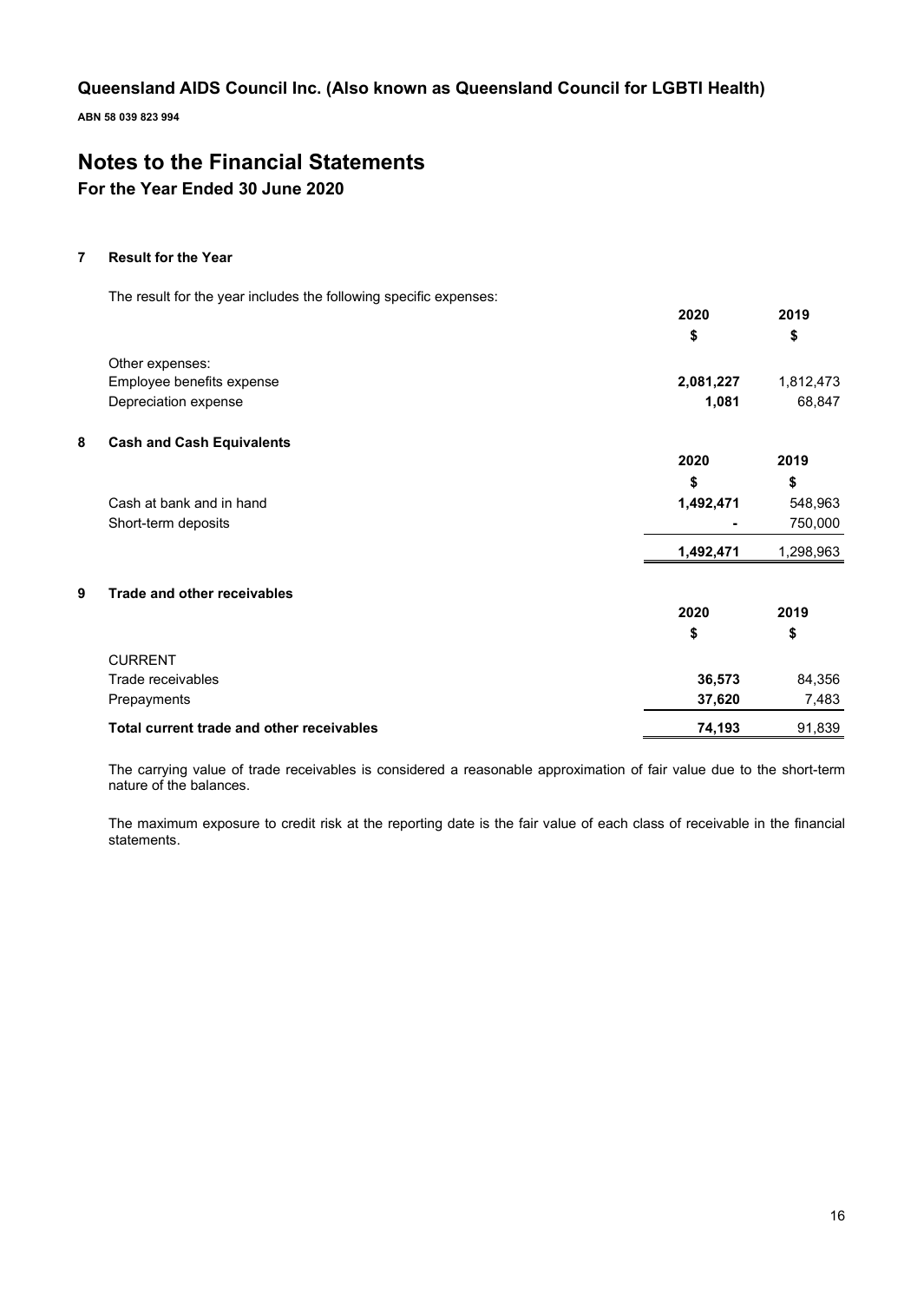**ABN 58 039 823 994**

# **Notes to the Financial Statements**

**For the Year Ended 30 June 2020**

## **10 Property, plant and equipment**

|    |                                     | 2020      | 2019      |
|----|-------------------------------------|-----------|-----------|
|    |                                     | \$        | \$        |
|    | <b>LAND AND BUILDINGS</b>           |           |           |
|    | Freehold land<br><b>Total Land</b>  | 2,826,823 | 2,826,810 |
|    | Leasehold Improvements<br>At cost   | 91,475    |           |
|    | Accumulated depreciation            | (1,081)   |           |
|    | <b>Total Leasehold Improvements</b> | 90,394    |           |
|    | Total land and buildings            | 2,917,217 | 2,826,810 |
|    | Total property, plant and equipment | 2,917,217 | 2,826,810 |
| 11 | <b>Trade and Other Payables</b>     |           |           |
|    |                                     | 2020      | 2019      |
|    |                                     | \$        | \$        |
|    | <b>CURRENT</b>                      |           |           |
|    | Trado pavablos                      | 44.425    | 19 19 1   |

| Trade payables     | 41,435  | 18.481  |
|--------------------|---------|---------|
| GST payable        | 44.095  | 50,761  |
| Audit fees accrual | 9.600   | 9.000   |
| Other payables     | 54.097  | 123,807 |
|                    | 149,227 | 202,049 |

Trade and other payables are unsecured, non-interest bearing and are normally settled within 30 days. The carrying value of trade and other payables is considered a reasonable approximation of fair value due to the short-term nature of the balances.

## **12 Contract Liabilities**

|                          | 2020    | 2019    |
|--------------------------|---------|---------|
|                          | S       | \$      |
| Unexpended grant funding | 430,410 | 216,700 |
|                          | 430,410 | 216,700 |
|                          |         |         |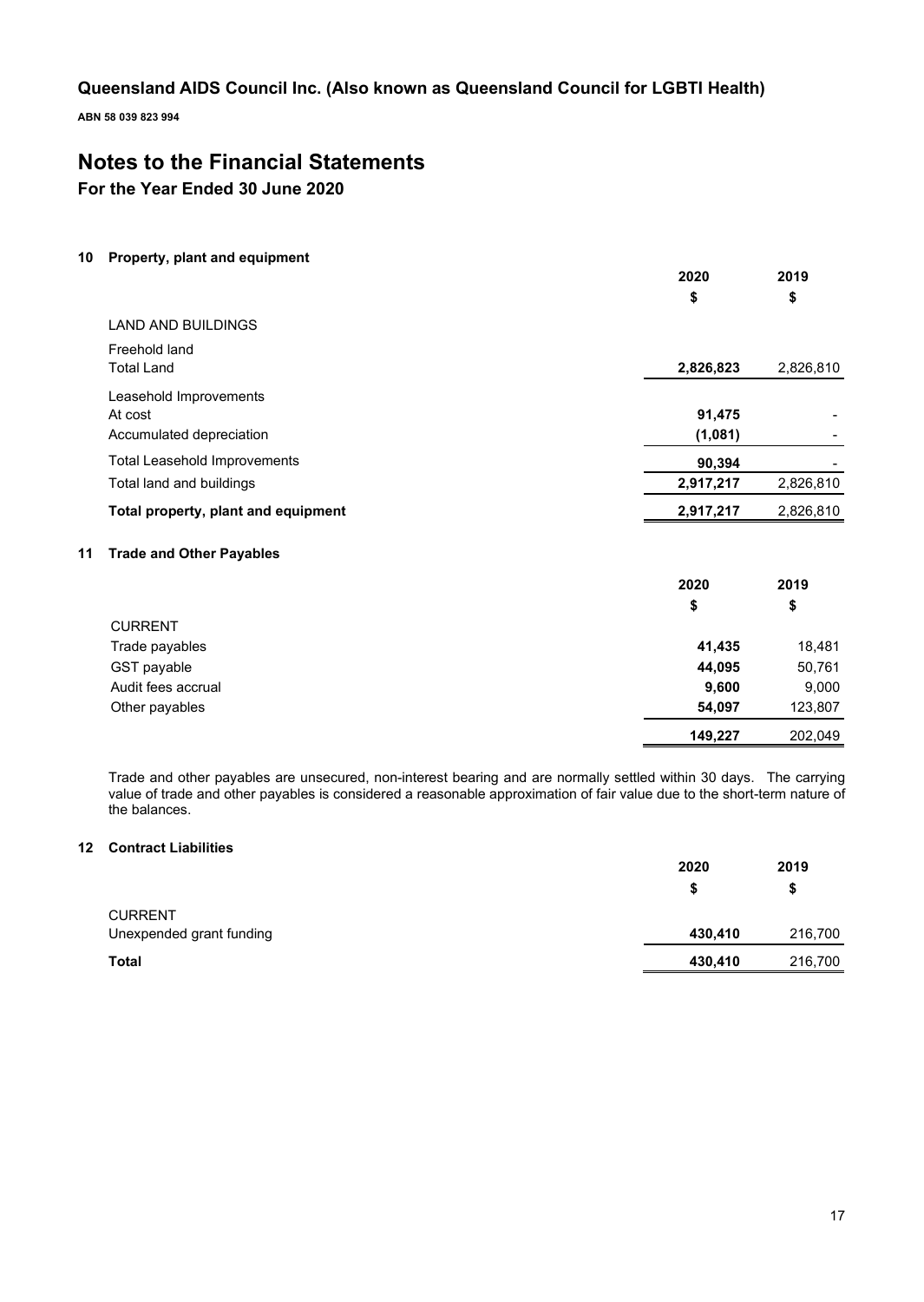**ABN 58 039 823 994**

# **Notes to the Financial Statements**

# **For the Year Ended 30 June 2020**

## **13 Employee Benefits**

|                            | 2020    | 2019   |
|----------------------------|---------|--------|
|                            | S       | \$     |
| <b>Current liabilities</b> |         |        |
| Long service leave         | 11,930  | 9,485  |
| Provision for annual leave | 125,235 | 34,085 |
|                            | 137,165 | 43,570 |

## **14 Reserves**

## **(a) Asset revaluation reserve**

The asset revaluation reserve records fair value movements on Property, Plant and Equipment held under the revaluation model.

## **15 Auditors' Remuneration**

|                                                                     | 2020  | 2019  |
|---------------------------------------------------------------------|-------|-------|
|                                                                     |       | S.    |
| Remuneration of the auditor Independent Audit Service Pty Ltd for:) |       |       |
| - auditing or reviewing the financial statements                    | 9.600 | 9.000 |

There are no non-audit services provided by the auditor during the year.]

## **16 Contingencies**

In the opinion of those charged with governance, the Association did not have any contingencies at 30 June 2020 (30 June 2019:None).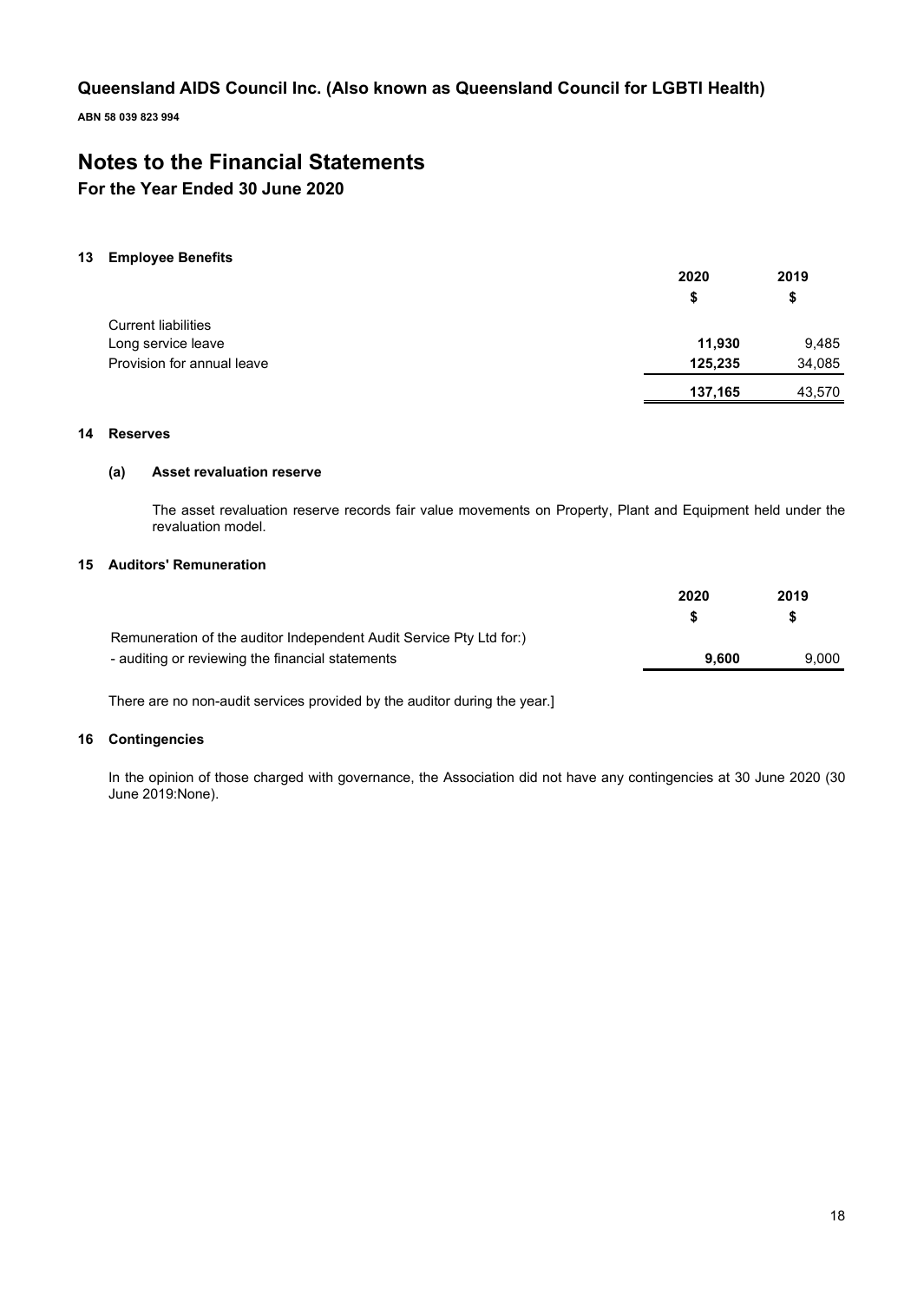**ABN 58 039 823 994**

# **Notes to the Financial Statements For the Year Ended 30 June 2020**

## **17 Cash Flow Information**

## **(a) Reconciliation of result for the year to cashflows from operating activities**

Reconciliation of net income to net cash provided by operating activities:

|                                                                      | 2020      | 2019       |
|----------------------------------------------------------------------|-----------|------------|
|                                                                      | \$        | \$         |
| Surplus for the year                                                 | 11,786    | 23,830     |
| Cash flows excluded from profit attributable to operating activities |           |            |
| Non-cash flows in profit:                                            |           |            |
| - depreciation                                                       | 1.081     | 68.847     |
| - write-off of accumulated depreciation                              | (13)      |            |
| Changes in assets and liabilities:                                   |           |            |
| - (increase)/decrease in trade and other receivables                 | 60,283    | (42, 609)  |
| - (increase)/decrease in prepayments                                 | (30, 137) | (2,027)    |
| - increase/(decrease) in trade and other payables                    | (65, 322) | 93,622     |
| - (increase)/decrease in contract liabilities                        | 213,710   | 98,746     |
| - increase/(decrease) in employee benefits                           | 93,595    | (185, 307) |
| Cashflows from operations                                            | 284,983   | 55,102     |

## **18 Events after the end of the Reporting Period**

The financial report was authorised for issue on 13 October 2020 by those charged with governance.

The impact of the Coronavirus (COVID19) pandemic is ongoing and has not caused significant detriment for the Association up to 30 June 2020, it is not practicable to estimate the potential impact, positive or negative, after the reporting date. The situation is rapidly developing and is dependent on measures imposed by the State Government, such as maintaining social distancing requirements, quarantine, travel restrictions and any economic stimulus that may be provided. Based on the current available information, the Management Committee' believe that the Association will remain a going concern.

Except for the above, no other matters or circumstances have arisen since the end of the financial year which significantly affected or could significantly affect the operations of the Association, the results of those operations or the state of affairs of the Association in future financial years.

## **19 Statutory Information**

The registered office and principal place of business of the association is: Queensland AIDS Council Inc. (Also known as Queensland Council for LGBTI Health) 30 Helen Street Teneriffe QLD 4005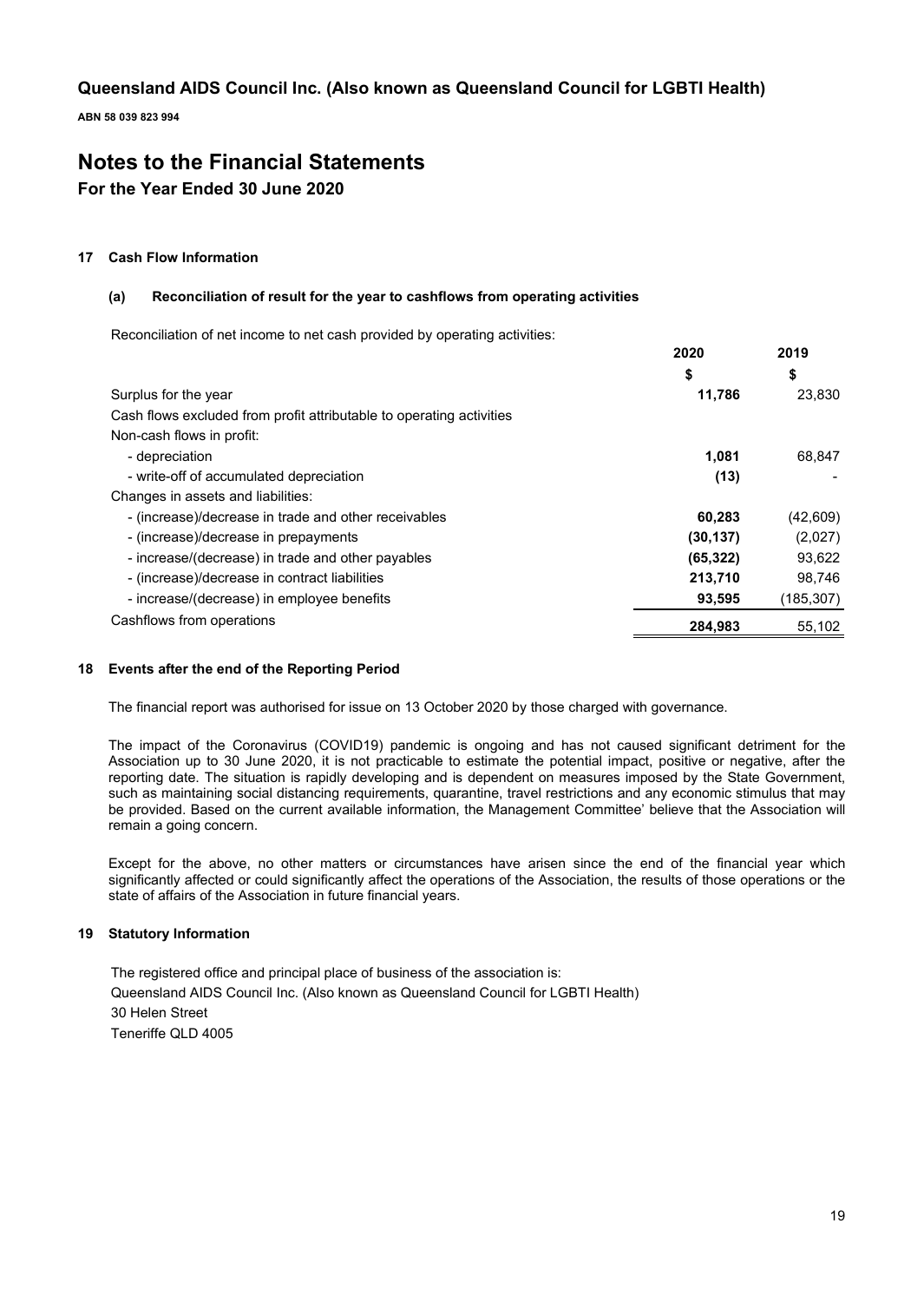ABN 58 039 823 994

# **Responsible Persons' Declaration**

The responsible persons declare that in the responsible persons' opinion:

- there are reasonable grounds to believe that the registered entity is able to pay all of its debts, as and when they  $\bullet$ become due and payable; and
- the financial statements and notes satisfy the requirements of the Australian Charities and Not-for-profits Commission  $\bullet$ Act 2012.

Signed in accordance with subsection 60.15(2) of the Australian Charities and Not-for-profit Commission Regulation 2013.

Responsible person .........

Peter Black<br>Responsible person 11 91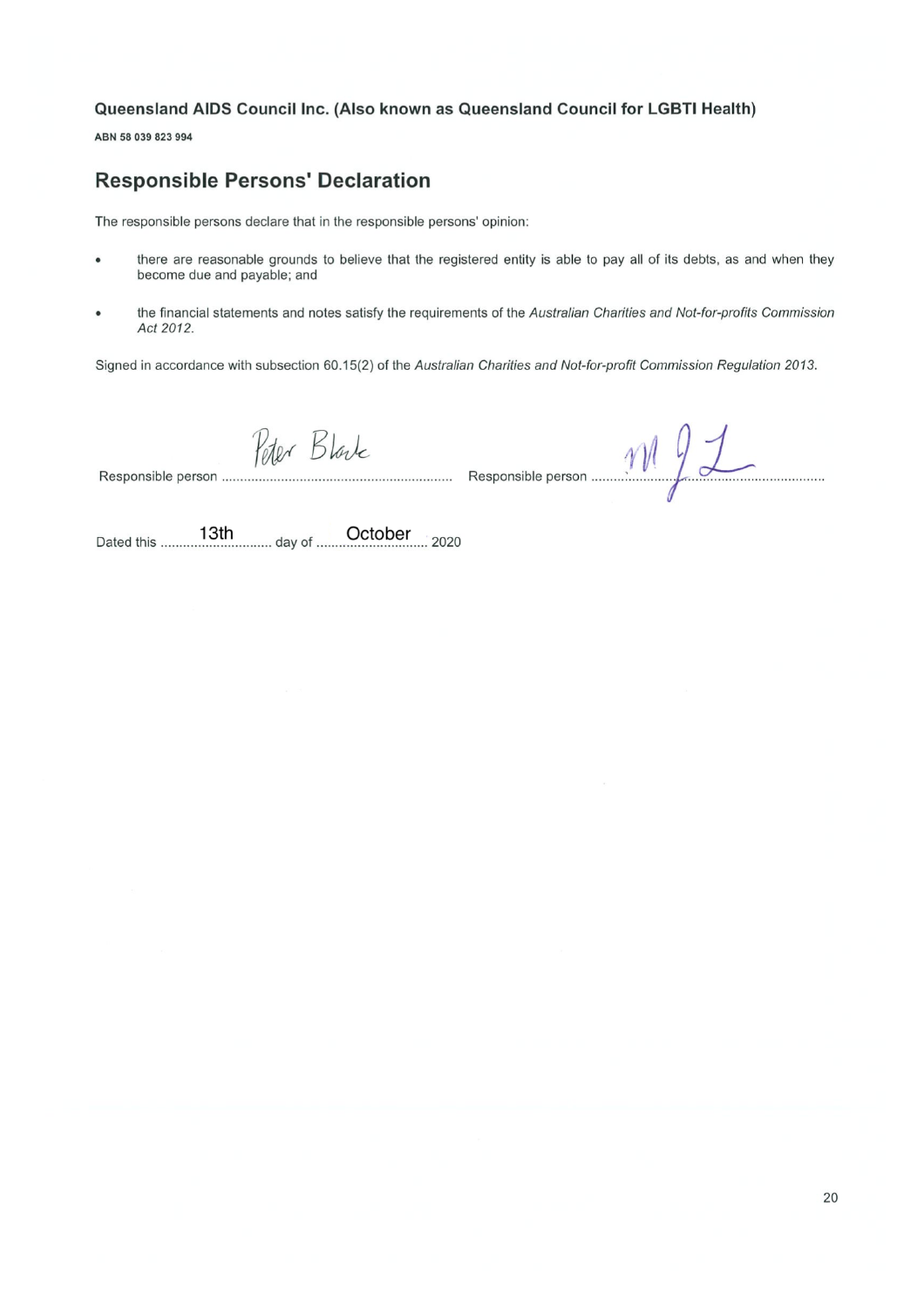

# **Independent Audit Report to the members of Queensland AIDS Council Inc. (Also known as Queensland Council for LGBTI Health)**

## **Report on the Audit of the Financial Report**

## **Opinion**

We have audited the financial report of Queensland AIDS Council Inc. (Also known as Queensland Council for LGBTI Health), which comprises the statement of financial position as at 30 June 2020, the statement of profit or loss and other comprehensive income, the statement of changes in equity and the statement of cash flows for the year then ended, and notes to the financial statements, including a summary of significant accounting policies, and the responsible persons' declaration.

In our opinion the financial report of Queensland AIDS Council Inc. (Also known as Queensland Council for LGBTI Health) has been prepared in accordance with Division 60 of the Australian Charities and Not-for-profits Commission Act 2012, including:

- (i) giving a true and fair view of the Registered Entity's financial position as at 30 June 2020 and of its financial performance for the year ended; and
- (ii) complying with Australian Accounting Standards to the extent described in Note 1, and Division 60 of the Australian Charities and Not-for-profits Commission Regulation 2013.

## **Basis for Opinion**

We conducted our audit in accordance with Australian Auditing Standards. Our responsibilities under those standards are further described in the Auditor's Responsibilities for the Audit of the Financial Report section of our report. We are independent of the Registered Entity in accordance with the auditor independence requirements of the Australian Charities and Not-for-profits Commission Act 2012 (ACNC Act) and the ethical requirements of the Accounting Professional and Ethical Standards Board's APES 110 Code of Ethics for Professional Accountants (the Code) that are relevant to our audit of the financial report in Australia. We have also fulfilled our other ethical responsibilities in accordance with the Code.

We believe that the audit evidence we have obtained is sufficient and appropriate to provide a basis for our opinion.

## **Emphasis of Matter - Basis of Accounting**

We draw attention to Note 1 to the financial report, which describes the basis of accounting. The financial report has been prepared for the purpose of fulfilling the Registered Entity's financial reporting responsibilities under the ACNC Act. As a result, the financial report may not be suitable for another purpose. Our opinion is not modified in respect of this matter.

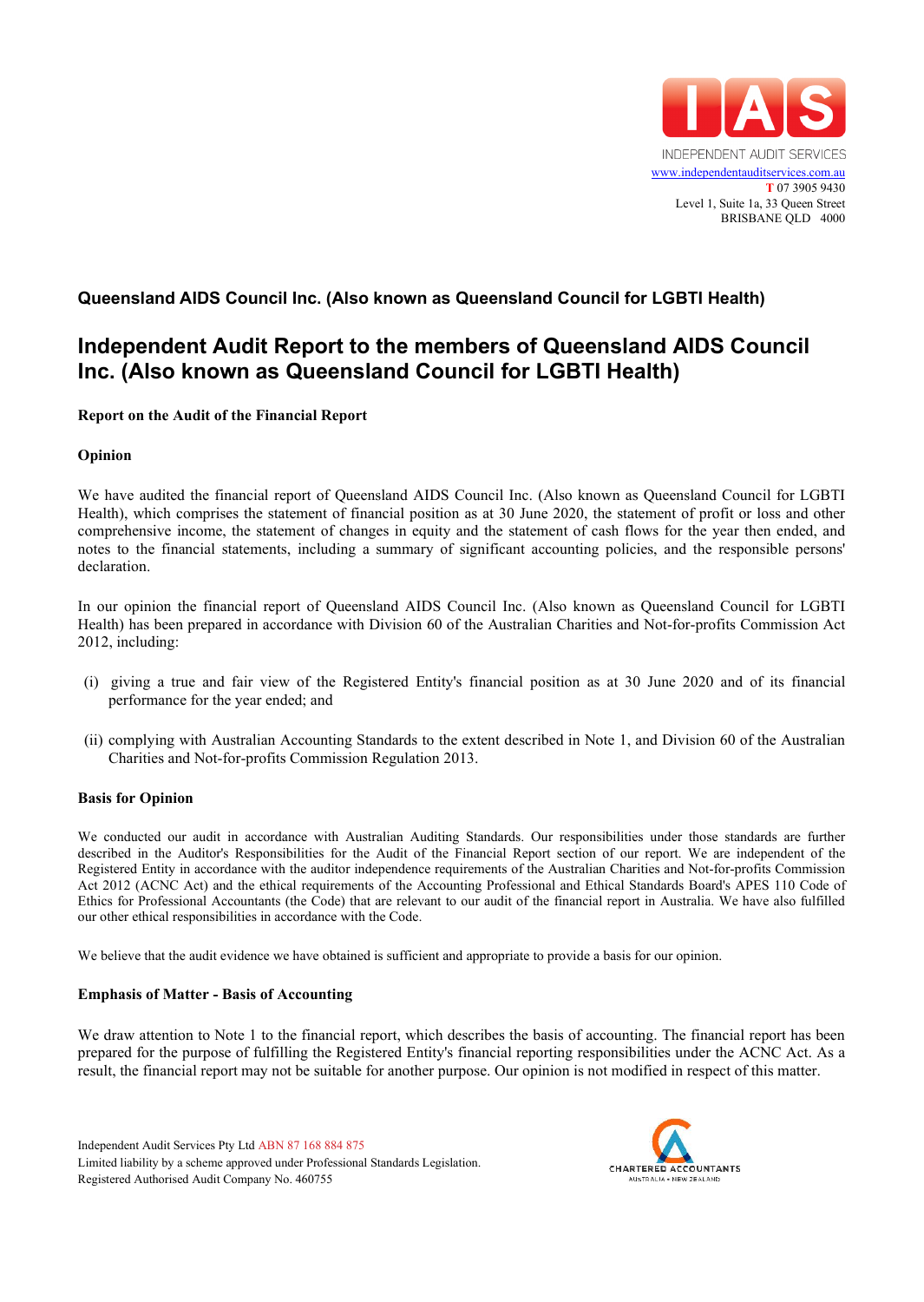## **Other matter**

We draw attention to Note 18 of the financial report which describes the current outbreak of the Coronavirus (COVID19) which may have an impact on the going concern of the entity within the next 12 months of the signed financial report. The impact of the Coronavirus (COVID19) pandemic is ongoing and the Association's surplus has decreased for the year ended 30 June 2020, due to closure of the Clinic and cancellation of training events. It is not practicable to estimate the potential impact, positive or negative, after the reporting date. The situation is rapidly developing and is dependent on measures imposed by the State Government, such as maintaining social distancing requirements, quarantine, travel restrictions and any economic stimulus that may be provided.

## **Responsibilities of Responsible Entities for the Financial Report**

The responsible persons of the Registered Entity are responsible for the preparation of the financial report that gives a true and fair view and have determined that the basis of preparation described in Note 1 to the financial report is appropriate to meet the requirements of the ACNC Act and the needs of the members. The responsible entities' responsibility also includes such internal control as the responsible entities determine is necessary to enable the preparation of a financial report that gives a true and fair view and is free from material misstatement, whether due to fraud or error.

In preparing the financial report, the responsible persons are responsible for assessing the Registered Entity's ability to continue as a going concern, disclosing, as applicable, matters related to going concern and using the going concern basis of accounting unless the responsible entities either intend to liquidate the Registered Entity or to cease operations, or have no realistic alternative but to do so.

## **Auditor's Responsibilities for the Audit of the Financial Report**

Our objectives are to obtain reasonable assurance about whether the financial report as a whole is free from material misstatement, whether due to fraud or error, and to issue an auditor's report that includes our opinion. Reasonable assurance is a high level of assurance, but is not a guarantee that an audit conducted in accordance with Australian Auditing Standards will always detect a material misstatement when it exists. Misstatements can arise from fraud or error and are considered material if, individually or in the aggregate, they could reasonably be expected to influence the economic decisions of users taken on the basis of the financial report.

As part of an audit in accordance with the Australian Auditing Standards, we exercise professional judgement and maintain professional scepticism throughout the audit. We also:

- Identify and assess the risks of material misstatement of the financial report, whether due to fraud or error, design and perform audit procedures responsive to those risks, and obtain audit evidence that is sufficient and appropriate to provide a basis for our opinion. The risk of not detecting a material misstatement resulting from fraud is higher than for one resulting from error, as fraud may involve collusion, forgery, intentional omissions, misrepresentations, or the override of internal control.
- Obtain an understanding of internal control relevant to the audit in order to design audit procedures that are appropriate in the circumstances, but not for the purpose of expressing an opinion on the effectiveness of the Registered Entity's internal control.
- Evaluate the appropriateness of accounting policies used and the reasonableness of accounting estimates and related disclosures made by the responsible entities.
- Conclude on the appropriateness of the responsible entities' use of the going concern basis of accounting and, based on the audit evidence obtained, whether a material uncertainty exists related to events or conditions that may cast significant doubt on the Registered Entity's ability to continue as a going concern. If we conclude that a material uncertainty exists, we are required to draw attention in our auditor's report to the related disclosures in the financial report or, if such disclosures are inadequate, to modify our opinion. Our conclusions are based on the audit evidence obtained up to the date of our auditor's report. However, future events or conditions may cause the Registered Entity to cease to continue as a going concern.